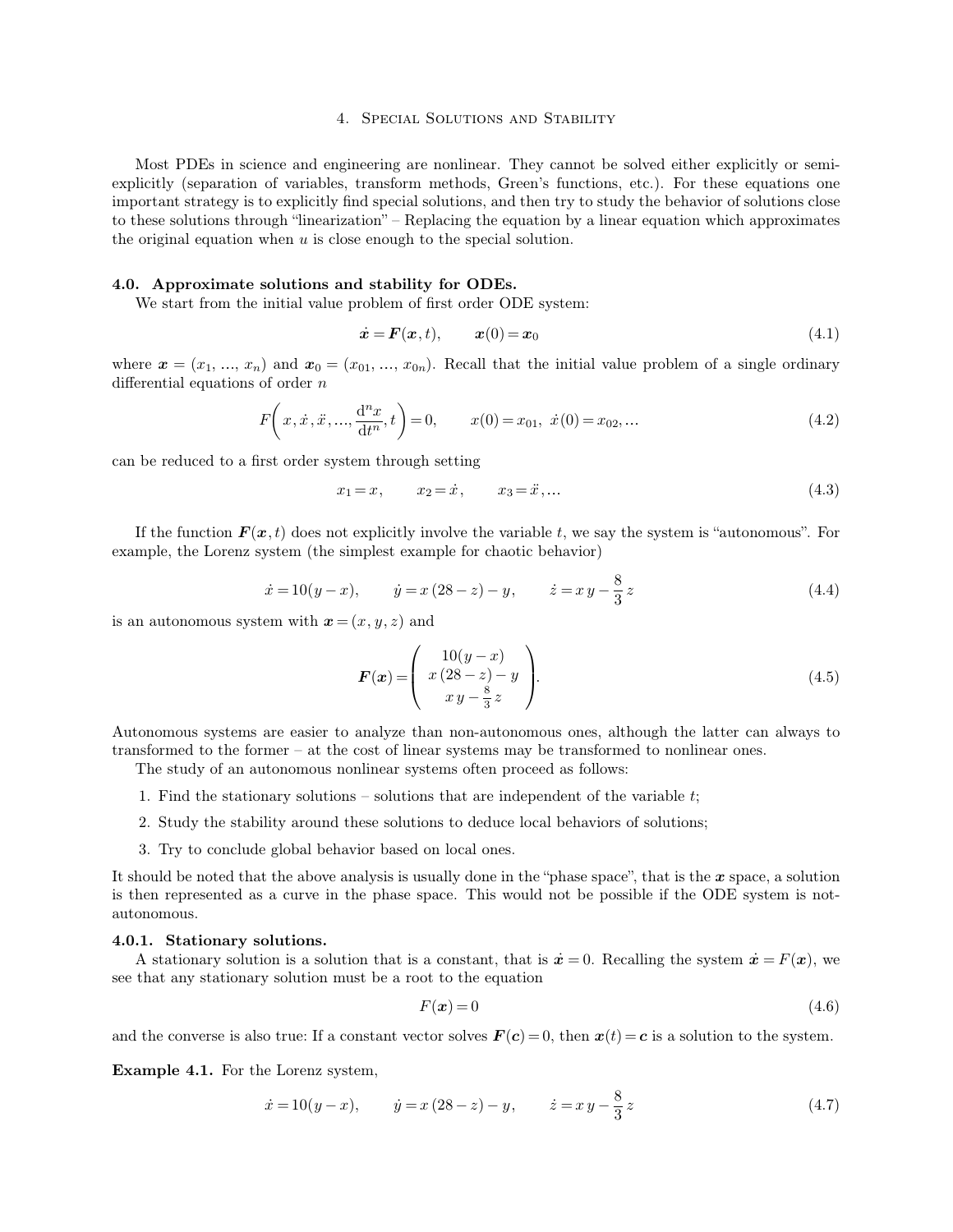we can find all stationary solutions by solving

$$
10(y - x) = 0 \tag{4.8}
$$

$$
x(28-z) - y = 0 \tag{4.9}
$$

$$
x\,y - \frac{8}{3}z = 0.\tag{4.10}
$$

This gives

$$
x = y = \pm 6\sqrt{2}, \qquad z = 27. \tag{4.11}
$$

Thus there are two stationary solutions:

$$
(x, y, z) = (6\sqrt{2}, 6\sqrt{2}, 27); \qquad (x, y, z) = (-6\sqrt{2}, -6\sqrt{2}, 27).
$$
 (4.12)

The integral curves of these two solutions in the  $x-y-z$  space are simply the two dots at the above locations.

### **4.0.2. Linearization and stability analysis.**

The key fact in the study of linear ODE systems is that, if the system is linear with constant-coefficients, then we can solve it explicitly (On the other hand, once the coefficients involve the variable, in general no simple formula is available).

**Theorem 4.2.** *Consider a linear ODE system with constant-coefficients,*

$$
\dot{x}_1 = a_{11}x_1 + \dots + a_{1n}x_n \tag{4.13}
$$

$$
\dot{x}_2 = a_{21}x_1 + \dots + a_{2n}x_n \tag{4.14}
$$

$$
f\colon F\to \mathbb{R}^n\to \mathbb{R}^n\to \mathbb{R}^n\to \mathbb{R}^n\to \mathbb{R}^n\to \mathbb{R}^n\to \mathbb{R}^n\to \mathbb{R}^n\to \mathbb{R}^n\to \mathbb{R}^n\to \mathbb{R}^n\to \mathbb{R}^n\to \mathbb{R}^n\to \mathbb{R}^n\to \mathbb{R}^n\to \mathbb{R}^n\to \mathbb{R}^n\to \mathbb{R}^n\to \mathbb{R}^n\to \mathbb{R}^n\to \mathbb{R}^n\to \mathbb{R}^n\to \mathbb{R}^n\to \mathbb{R}^n\to \mathbb{R}^n\to \mathbb{R}^n\to \mathbb{R}^n\to \mathbb{R}^n\to \mathbb{R}^n\to \mathbb{R}^n\to \mathbb{R}^n\to \mathbb{R}^n\to \mathbb{R}^n\to \mathbb{R}^n\to \mathbb{R}^n\to \mathbb{R}^n\to \mathbb{R}^n\to \mathbb{R}^n\to \mathbb{R}^n\to \mathbb{R}^n\to \mathbb{R}^n\to \mathbb{R}^n\to \mathbb{R}^n\to \mathbb{R}^n\to \mathbb{R}^n\to \mathbb{R}^n\to \mathbb{R}^n\to \mathbb{R}^n\to \mathbb{R}^n\to \mathbb{R}^n\to \mathbb{R}^n\to \mathbb{R}^n\to \mathbb{R}^n\to \mathbb{R}^n\to \mathbb{R}^n\to \mathbb{R}^n\to \mathbb{R}^n\to \mathbb{R}^n\to \mathbb{R}^n\to \mathbb{R}^n\to \mathbb{R}^n\to \mathbb{R}^n\to \mathbb{R}^n\to \mathbb{R}^n\to \mathbb{R}^n\to \mathbb{R}^n\to \mathbb{R}^n\to \mathbb{R}^n\to \mathbb{R}^n\to \mathbb{R}^n\to \mathbb{R}^n\to \mathbb{R}^n\to \mathbb{R}^n\to \mathbb{R}^n\to \mathbb{R}^n\to \mathbb
$$

$$
\dot{x}_n = a_{n1}x_1 + \dots + a_{nn}x_n. \tag{4.15}
$$

*Or in matrix form*

$$
\dot{\boldsymbol{x}} = A \boldsymbol{x}, \qquad A = \begin{pmatrix} a_{11} & \cdots & a_{1n} \\ \vdots & \ddots & \vdots \\ a_{n1} & \cdots & a_{nn} \end{pmatrix} . \tag{4.16}
$$

*Then unique solution is given by*

$$
\boldsymbol{x}(t) = e^{At}\,\boldsymbol{x}_0\tag{4.17}
$$

*where*  $x_0$  *is the initial condition.* 

Recall that the matrix exponential is defined as follows:

$$
e^{B} = I + B + \frac{B^{2}}{2} + \dots + \frac{B^{n}}{n!} + \dots = \sum_{n=0}^{\infty} \frac{B^{n}}{n!}.
$$
\n(4.18)

From this we easily see that

$$
\frac{\mathrm{d}}{\mathrm{d}t}[e^{At}\boldsymbol{x}_0] = \frac{\mathrm{d}}{\mathrm{d}t} \Bigg[ \sum_{n=0}^{\infty} \frac{A^n t^n}{n!} \Bigg] \boldsymbol{x}_0
$$
\n
$$
= \sum_{n=1}^{\infty} \frac{A^n t^{n-1}}{(n-1)!} \boldsymbol{x}_0
$$
\n
$$
= A \Bigg[ \sum_{n=0}^{\infty} \frac{(A t)^n}{n!} \boldsymbol{x}_0 \Bigg] = A \big[ e^{At} \boldsymbol{x}_0 \big].
$$
\n(4.19)

and

$$
[e^{At}\mathbf{x}_0]_{t=0} = \sum_{n=0}^{\infty} \frac{A^n 0^n}{n!} \mathbf{x}_0 = I \mathbf{x}_0 = \mathbf{x}_0.
$$
 (4.20)

The advantage of writing the solution in matrix form is the following: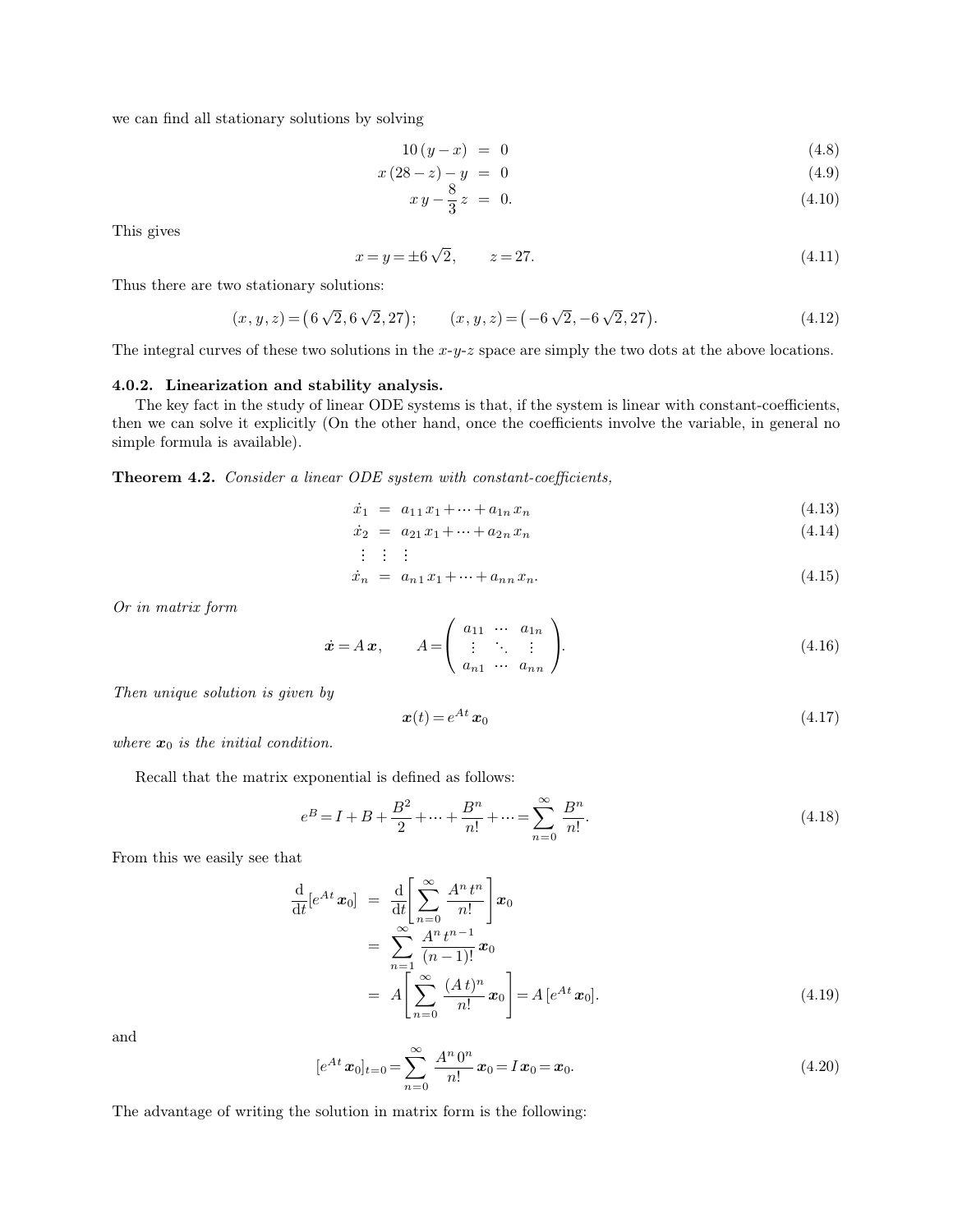**Lemma 4.3.** *If*  $A = P^{-1}BP$  *where P is an*  $n \times n$  *nonsingular matrix, then* 

$$
e^{At} = P^{-1}e^{Bt}P.
$$
\n(4.21)

**Proof.** We have, by definition,

$$
e^{At} = \sum_{n=0}^{\infty} \frac{A^n t^n}{n!}
$$
  
\n
$$
= \sum_{n=0}^{\infty} \frac{(P^{-1} B P)^n t^n}{n!}
$$
  
\n
$$
= \sum_{n=0}^{\infty} \frac{P^{-1} B^n P t^n}{n!}
$$
  
\n
$$
= \sum_{n=0}^{\infty} P^{-1} \left( \frac{B^n t^n}{n!} \right) P
$$
  
\n
$$
= P^{-1} \left[ \sum_{n=0}^{\infty} \frac{B^n t^n}{n!} \right] P
$$
  
\n
$$
= P^{-1} e^{Bt} P.
$$
 (4.22)

Thus ends the proof.  $\Box$ 

Thus for example, if the matrix A is diagonalizable, that is we can find P such that  $A = P^{-1}$  $\mathcal{L}$  $\lambda_1$ <br> $\lambda_n$  $\Big) P,$ then  $\overline{ }$ 

$$
e^{At} = P^{-1} \left( \begin{array}{c} e^{\lambda_1 t} \\ \vdots \\ e^{\lambda_n t} \end{array} \right) P \tag{4.23}
$$

and the solution now becomes

$$
\boldsymbol{x}(t) = P^{-1} \left( \begin{array}{c} e^{\lambda_1 t} \\ \cdot \\ e^{\lambda_n t} \end{array} \right) P \boldsymbol{x}_0 \tag{4.24}
$$

whose behavior is particular easy to understand if we introduce a new coordinate system

$$
y = Px. \tag{4.25}
$$

In this new coordinate system we have

$$
\mathbf{y}(t) = \begin{pmatrix} e^{\lambda_1 t} y_{01} \\ \vdots \\ e^{\lambda_n t} y_{0n} \end{pmatrix} . \tag{4.26}
$$

We see that the behavior of y depends on the signs of the real parts of the eigenvalues  $\lambda_1, \ldots, \lambda_n$ . More specifically, if only one of the initial values  $y_{0i}$  is nonzero, then  $|y|$  increases when  $\Re \lambda_i > 0$  and decreases when  $\Re \lambda_i < 0$ , it stays the same when  $\Re \lambda_i = 0$ .

For a general  $n \times n$  matrix A, the best we can do is to reduce it to Jordan canonical form:

$$
A = P^{-1} \begin{pmatrix} J_1 & & \\ & \ddots & \\ & & J_k \end{pmatrix} P \tag{4.27}
$$

where each "Jordan block" is of the form

$$
J_i = \begin{pmatrix} \lambda_i & 1 & & \\ & \lambda_i & \ddots & \\ & & \ddots & 1 \\ & & & \lambda_i \end{pmatrix} \tag{4.28}
$$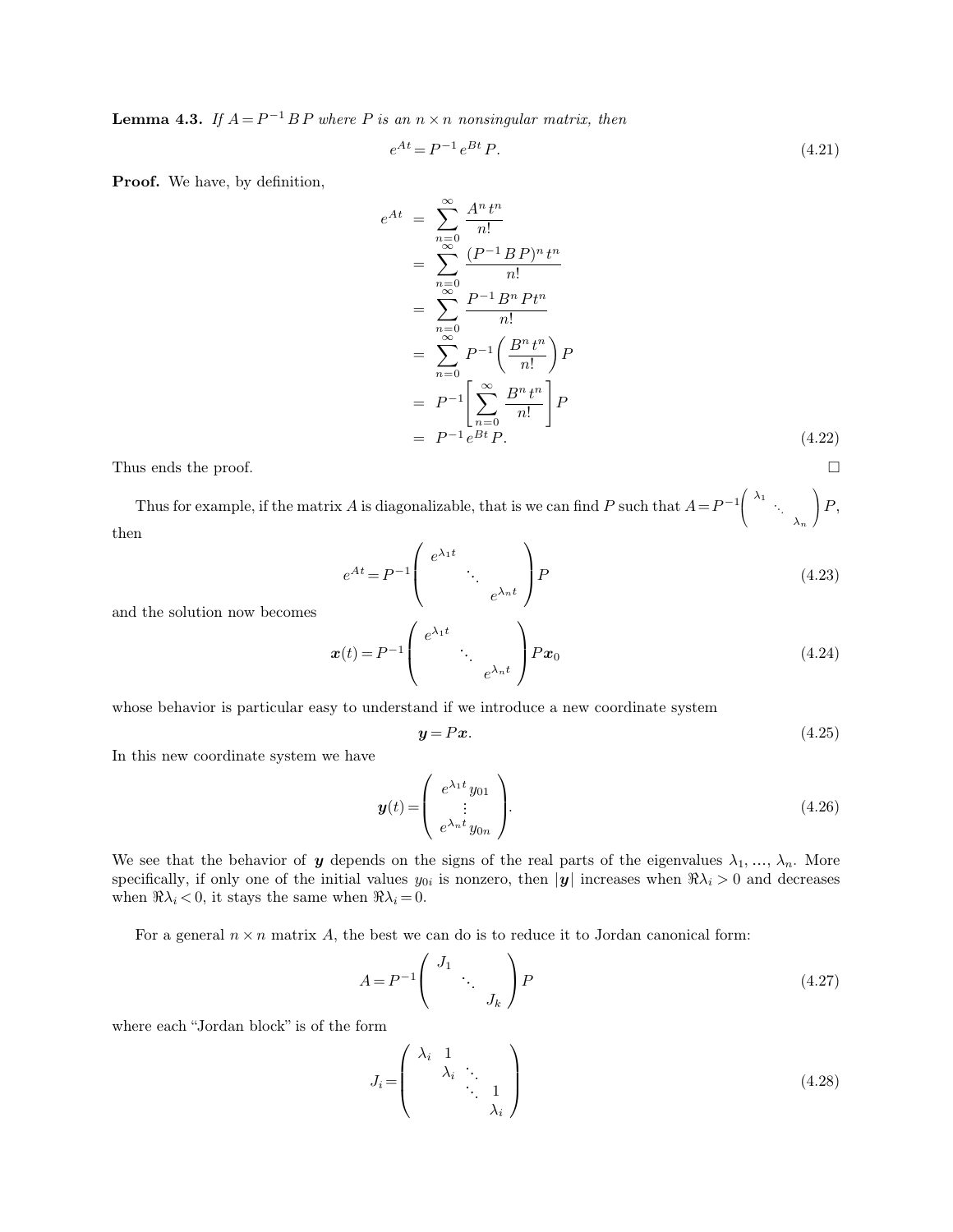where all the empty entries are  $0$ 's. It turns out that we can explicitly calculate

$$
e^{J_i t} = e^{\lambda_i t} \begin{pmatrix} 1 & t & \frac{t^2}{2} & \cdots & \frac{t^m}{m!} \\ 1 & \ddots & \ddots & \vdots \\ & & \ddots & \ddots & \frac{t^2}{2} \\ & & & \ddots & t \\ & & & & 1 \end{pmatrix}
$$
 (4.29)

where  $m$  is the size of the Jordan block.

Thus the solution to

$$
\dot{\boldsymbol{x}} = A \, \boldsymbol{x}, \qquad \boldsymbol{x}(0) = \boldsymbol{x}_0 \tag{4.30}
$$

reads

$$
\boldsymbol{x}(t) = P^{-1} \left( \begin{array}{c} e^{J_1 t} \\ \vdots \\ e^{J_k t} \end{array} \right) P \boldsymbol{x}_0. \tag{4.31}
$$

If we introduce  $y = Px$  we have

$$
\boldsymbol{y}(t) = \begin{pmatrix} e^{J_1 t} & & \\ & \ddots & \\ & & e^{J_k t} \end{pmatrix} \boldsymbol{y}_0. \tag{4.32}
$$

We see that we still have

- If all  $\Re \lambda_i < 0$ , then the all solutions are "attracted" to the origin;
- If one  $\Re \lambda_i > 0$ , then some (in fact, most) solutions are "moving away" from the origin and towards infinity.

Therefore we have the following important observation: The stability of a linear system of ODEs with constant coefficients

$$
\dot{\boldsymbol{x}} = A \, \boldsymbol{x}, \qquad \boldsymbol{x}(0) = \boldsymbol{x}_0 \tag{4.33}
$$

is determined by the signs of the real parts of the eigenvalues of A.

**Remark 4.4.** Note that for a linear system, the only stationary solution is the origin.

How can we apply this understanding of the linear system to nonlinear systems? The basic idea is linearization, that is, around each stationary solution we find a linear system that approximates the nonlinear system there. Naturally, we linearize as follows.

**Linearization.** Let  $x(t) = x_0$  be a stationary solution for an autonomous system

$$
\dot{\mathbf{x}} = F(\mathbf{x}).\tag{4.34}
$$

Then the linearization at  $x_0$  is given by

$$
\dot{y} = A y \tag{4.35}
$$

where  $y = x - x_0$  and

$$
A = \begin{pmatrix} \frac{\partial F_1}{\partial x_1} & \cdots & \frac{\partial F_1}{\partial x_n} \\ \vdots & \ddots & \vdots \\ \frac{\partial F_n}{\partial x_1} & \cdots & \frac{\partial F_n}{\partial x_n} \end{pmatrix}
$$
 (4.36)

where the matrix is evaluated at  $x_0$ , so A is a constant matrix.

Once this is done, we can study the eigenvalues of the matrix A and obtain the local behavior of the solutions. In particular, if all the eigenvalues has negative real parts, we say the system is **linearly stable at**  $x_0$ ; If at least one eigenvalue has positive real part, we say the system is **linearly unstable at**  $x_0$ .

**Example 4.5.** Study

$$
\dot{x} = x - y, \qquad \dot{y} = 1 - x y. \tag{4.37}
$$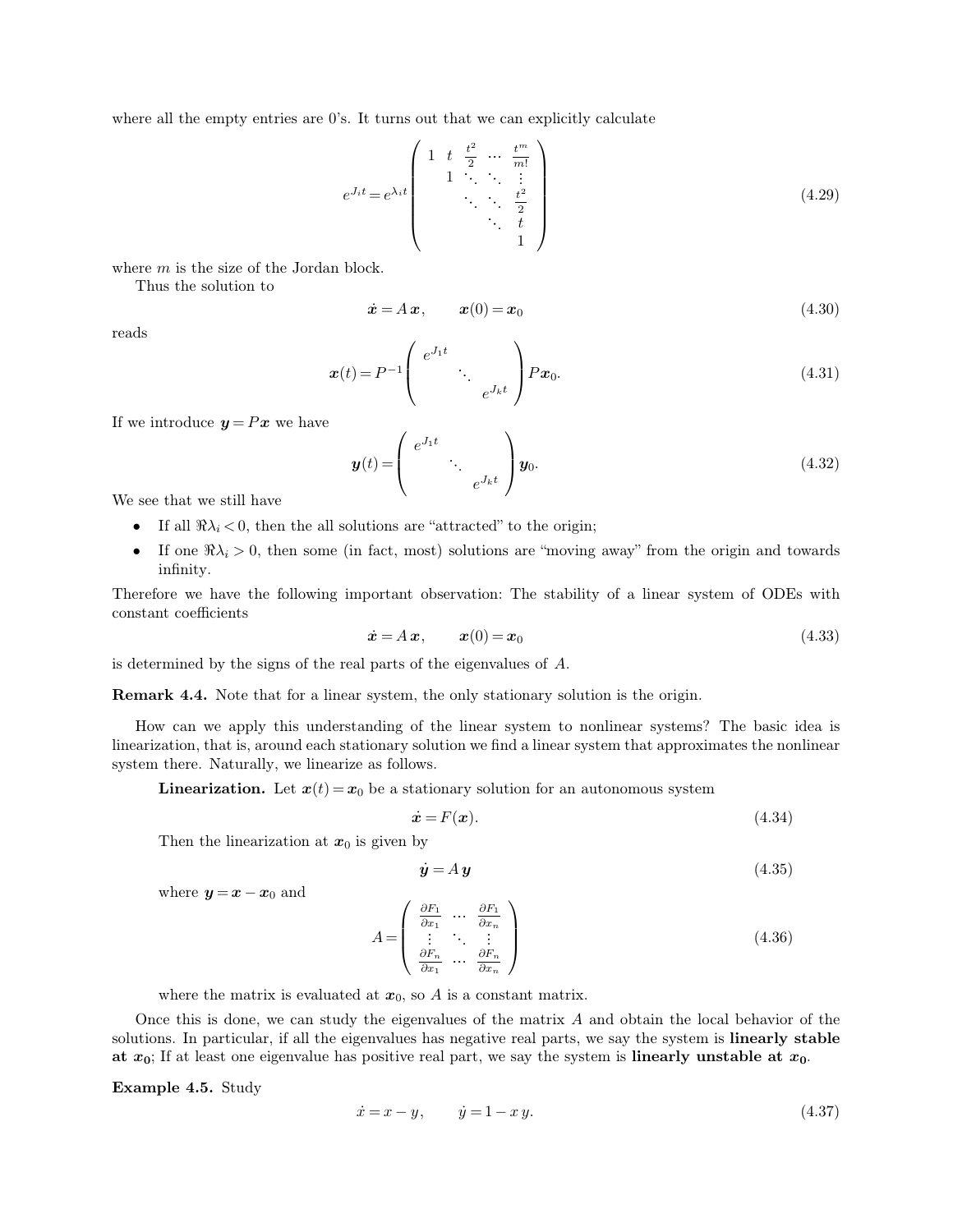**Solution.** First we find stationary solutions:

$$
x - y = 0, \qquad 1 - x \, y = 0 \Longrightarrow (1, 1), (-1, -1). \tag{4.38}
$$

Linearize at  $(1, 1)$ : We can easily calculate the Jacobian matrix to be

$$
A = \begin{pmatrix} 1 & -1 \\ -1 & -1 \end{pmatrix}.
$$
 (4.39)

Let  $\xi = x - 1, \eta = y - 1$  we obtain the local linearized system

$$
\frac{\mathrm{d}}{\mathrm{d}t} \left( \begin{array}{c} \xi \\ \eta \end{array} \right) = \left( \begin{array}{cc} 1 & -1 \\ -1 & -1 \end{array} \right) \left( \begin{array}{c} \xi \\ \eta \end{array} \right). \tag{4.40}
$$

Solving

$$
\det(\lambda I - A) = 0\tag{4.41}
$$

gives the eigenvalues as  $\pm \sqrt{2}$  which gives a saddle.

• Linearize at  $(-1, -1)$ . This time

$$
A = \begin{pmatrix} 1 & -1 \\ 1 & 1 \end{pmatrix} \tag{4.42}
$$

and the eigenvalues are  $1 \pm i$ . Thus the stationary solution  $(1, 1)$  is unstable.

### **4.0.3. From local to global.**

This is tricky but sometimes can be done. One key fact is that integral curves cannot meet one another unless at a point representing a stationary solution (or at infinity).

#### **4.0.4. PDEs?.**

For PDEs, there are many more types of special solutions, with stationary solutions the simplest type. In particular, one can look for "self-similar" solutions such as  $u(x, y) = \Phi(\xi)$  with  $\xi = x^a y^b$ , or "travelling wave" solutions such as  $u(x, t) = \Phi(x - ct)$ .

In principle, we can carry out the above around all types of special solutions. However the linearized equation is often too hard to study when linearizing around non-stationary solutions. Therefore in the following we will only focus on linearization around stationary solutions.

#### **References.**

• Terence Tao, "Nonlinear Dispersive Equations: Local and Global Analysis", §1.1.

#### **Exercises.**

**Exercise 4.1.** Consider a non-autonomous system  $\dot{\mathbf{z}} = \mathbf{F}(\mathbf{x}, t)$ . Introduce a new variable  $x_{n+1} = t$  to make it autonomous. Show with an example that a linear system may be transformed to a nonlinear one through the above process.

**Exercise 4.2.** Consider an autonomous system in  $\mathbb{R}^n$ , that is  $\mathbf{x} = (x_1, ..., x_n)$ ,

$$
\dot{\boldsymbol{x}} = F(\boldsymbol{x}).\tag{4.43}
$$

Prove that if two integral curves touch, the intersection point must be a stationary solution.

**Exercise 4.3. (Properties of matrix exponentials)** Let  $A, B$  be  $n \times n$  matrices.

a) Prove that if  $A B = BA$ , then

$$
e^A e^B = e^{A+B} = e^B e^A.
$$
\n(4.44)

b) Let 
$$
J = \begin{pmatrix} \lambda & 1 & \cdots & \lambda & 1 \\ & \lambda & \ddots & 1 \\ & & \ddots & \lambda & 1 \end{pmatrix}
$$
 be a Jordan block. Calculate  $e^{Jt}$  explicitly (Hint: use a)).

**Exercise 4.4.** Consider the linear ODE system

$$
\dot{\boldsymbol{x}} = A(t) \, \boldsymbol{x}, \qquad \boldsymbol{x}(0) = \boldsymbol{x}_0. \tag{4.45}
$$

Explain why in general

$$
\exp\left[\int_0^t A(s) \, \mathrm{d}x\right] \mathbf{x}_0 \tag{4.46}
$$

is not a solution.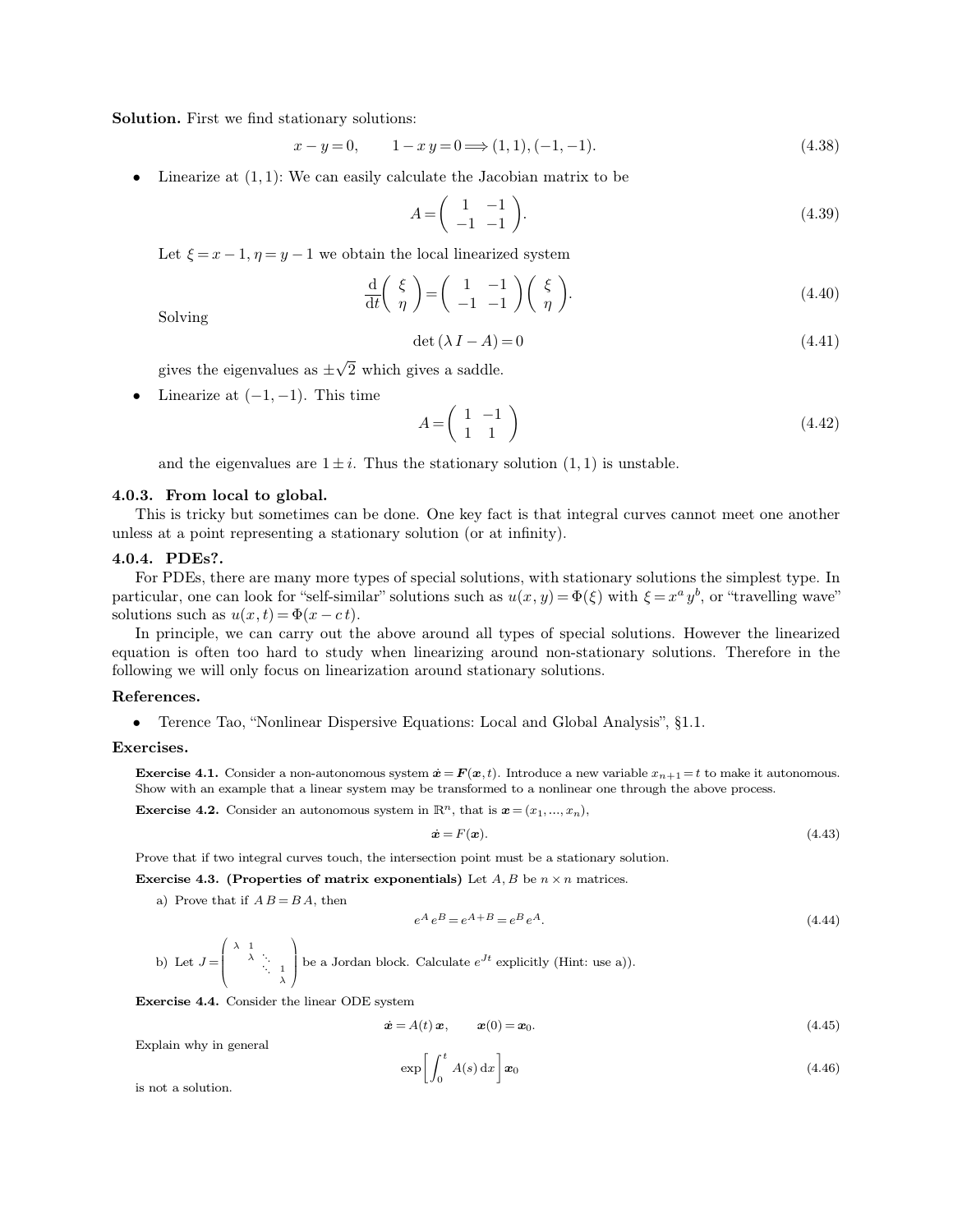# **4.1. Stationary solutions and stability analysis.**

# **4.1.1. Evolution equations.**

For evolutionary PDEs, in particular the autonomous type

<span id="page-5-0"></span>
$$
u_t - Lu = F(u) \tag{4.47}
$$

the stationary solutions solve

$$
-Lu = F(u). \tag{4.48}
$$

We can study its stability around these stationary solutions by turning it into an linear ODE system of infinite dimension through eigenfunction expansion.

Consider the following problem

$$
u_t - u_{xx} = \lambda u (1 - u^2), \qquad u(0, t) = 0, u(\pi, t) = 0.
$$
\n(4.49)

First we try to find stationary solution  $u = u(x)$ . These solutions solve

$$
u_{xx} = \lambda u \left(1 - u^2\right) \tag{4.50}
$$

which is still too hard to solve<sup>4.1</sup> so we settle with constant solutions:

$$
u = 0, 1, -1. \tag{4.51}
$$

• Around 0. The linearization is achieved by setting  $u=0+\varepsilon w$  and discard all the terms of order higher than  $\varepsilon$ . Substituting  $u = \varepsilon w$  into the equation we obtain

$$
\varepsilon w_t - \varepsilon w_{xx} = \lambda \varepsilon w (1 - \varepsilon^2 w^2)
$$
\n(4.52)

which gives the linearized equation

$$
w_t - w_{xx} = \lambda w. \tag{4.53}
$$

Now recall that the eigenfunctions for this problem are

$$
\sin\left(n\,x\right). \tag{4.54}
$$

So write

$$
w(x,t) = \sum_{n=1}^{\infty} w_n(t) \sin(n x)
$$
\n(4.55)

and substitute into the equation, we have

$$
\dot{w}_n = (\lambda - n^2) w_n \tag{4.56}
$$

Thus if  $\lambda \leq 1$ , then the 0 solution is stable.

However if  $\lambda > 1$ , some  $w_n$  will be increasing and eventually the neglected term  $\lambda \varepsilon^2 w^3$  may not be small compared to the linear terms anymore.

Around 1. We set  $u = 1 + \varepsilon w$  and substitute into the equation to reach

$$
\varepsilon w_t - \varepsilon w_{xx} = \lambda (1 + \varepsilon w) (-\varepsilon w) (2 + \varepsilon w) \tag{4.57}
$$

which gives

$$
w_t - w_{xx} = -2\lambda w.\t\t(4.58)
$$

[<sup>4.1.</sup>](#page-5-0) The study of the higher dimension analog  $\Delta u = u(1 - u^2)$  is an active research area as of now.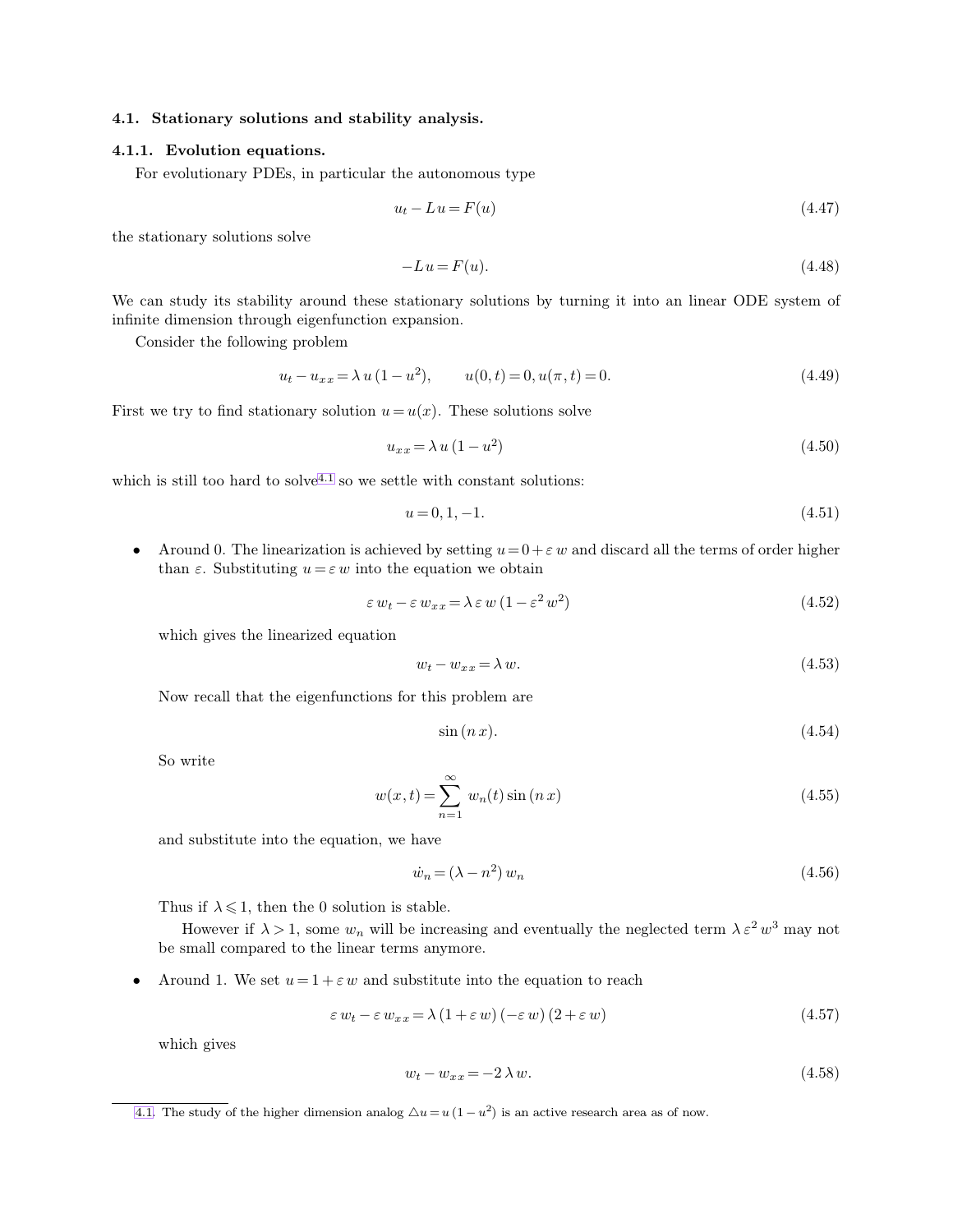This leads to

<span id="page-6-1"></span><span id="page-6-0"></span>
$$
\dot{w}_n = (-2\lambda - n^2) w_n \tag{4.59}
$$

which gives stability for  $\lambda > 0$ .

**Remark 4.6.** If we consider constant solutions  $u = u(t)$ , then the equation becomes an ODE

$$
\dot{u} = \lambda u (1 - u^2) \tag{4.60}
$$

which can be easily analyzed.

## **4.1.2. Normal modes analysis.**

For more general problems, it may not be possible or easy to figure out the set of eigenfunctions to use. In these cases, the method of "normal modes analysis" is very useful.

Consider a linear PDE with two variables  $x, t$ . Assume that t plays the role of "time" and takes values in  $(0, \infty)$ . Then it is natural to apply Fourier transform in x and Laplace transform in t.

$$
a(k,\lambda) = c \int_0^\infty e^{-\lambda t} \left[ \int_{-\infty}^\infty e^{-ikx} u(x,t) \, \mathrm{d}x \right] \mathrm{d}t \tag{4.61}
$$

where  $c$  is the normalization factor whose exact value is not important here. From the inverse transform formulas we see that the solution is a linear combination of functions of the form

$$
a(k, \lambda) \exp[i k x + \lambda t]. \tag{4.62}
$$

Now after the transform the equation becomes an algebraic equation involving  $k, \lambda$ . Solving this equation would gives a relation  $\lambda = \lambda(k)$ . Therefore the solution is a combination of "normal modes":

$$
a(k) \exp[i k x + \lambda(k) t]. \tag{4.63}
$$

The idea of normal modes analysis is then to simply require

$$
u(x,t) = a(k) \exp[i k x + \lambda(k) t] \tag{4.64}
$$

to solve the equation and try to understand stability by studying the growth/decay of these "normal mode solutions".

Note that, in [\(4.64\)](#page-6-0),  $k \in \mathbb{R}$  but both  $a(k)$  and  $\lambda(k)$  may be complex.

Let's consider the linear second order equation

$$
A u_{xx} + 2 B u_{xt} + C u_{tt} + D u_x + E u_t + Fu = 0.
$$
\n(4.65)

It is clear that the only constant solution is  $u = 0.42$ .

We consider a "normal mode" type solution:

$$
u(x,t) = a(k) \exp[i k x + \lambda(k) t].
$$
\n(4.66)

Substituting [\(4.66\)](#page-6-0) into the equation we obtain

$$
C\lambda^2 + (2iBk + E)\lambda + (-Ak^2 + iDk + F) = 0.
$$
\n(4.67)

This is a quadratic equation and can be solved to give  $\lambda = \lambda(k)$ .

[<sup>4.2.</sup>](#page-6-1) Note that we only discuss the homogeneous equation here. Since if the "forcing" term G is present, then it is not possible to have a constant solution anymore.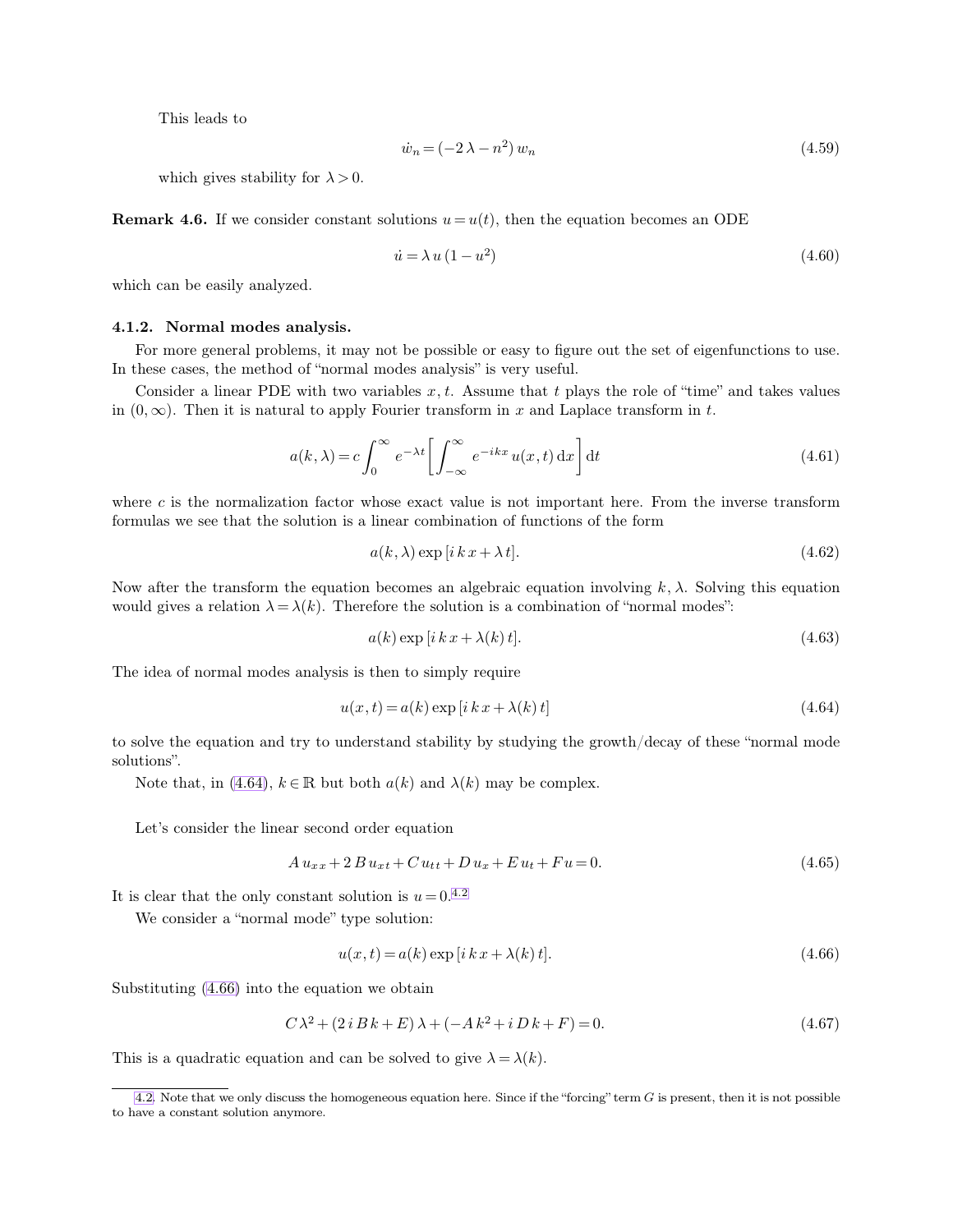Recalling [\(4.66\)](#page-6-0) we see that

$$
|u(x,t)| = |a(k)| \exp[\Re \lambda(k)t].
$$
\n(4.68)

If we consider the behavior of this solution when  $t$  increases from  $0$ , then clearly we should study the number

$$
\Omega = \sup_{k \in \mathbb{R}} \left[ \Re \lambda(k) \right]. \tag{4.69}
$$

# **Theorem 4.7.**

- If  $\Omega = +\infty$ , then the problem is not well-posed. In the sense that the dependence of the solution to *the initial condition is not continuous. In other words, the solution grows arbitrarily fast in arbitrarily short time.*
- *If*  $\Omega \in (0,\infty)$ , then the problem is well-posed, but the equation is "unstable", in the sense that solutions *grow and becomes unbounded as*  $t \rightarrow \infty$ *.*
- *If*  $\Omega \in (-\infty, 0)$ *, then the problem is well-posed and the solution decays to* 0 *as*  $t \rightarrow \infty$ *. In this case we say the equation is asymptotically stable.*
- *If*  $\Omega \in (-\infty, 0]$ *, we say the equation is neutrally stable.*

# **Proof.**

• The case  $\Omega = +\infty$ . Take

$$
u(x,0) = \frac{1}{\lambda^2(k)} e^{ikx}.
$$
\n(4.70)

Then we have

$$
u(x,t) = \frac{1}{\lambda^2(k)} \exp\left[i k x + \lambda(k) t\right]
$$
\n(4.71)

which gives

$$
u_t(x,0) = \frac{1}{\lambda(k)} e^{ikx}.\tag{4.72}
$$

We have

$$
|u(x,0)| = \frac{1}{|\lambda(k)^2|}, \quad |u_t(x,0)| = \frac{1}{|\lambda(k)|}, \qquad |u(x,t)| = \frac{1}{|\lambda(k)^2|} \exp[\Re \lambda(k)t]. \tag{4.73}
$$

If we can show that  $|\lambda(k)| \leq C \Re \lambda(k)$  for some C, then  $u(x, 0), u_t(x, 0)$  can be arbitrary small while  $u(x, t)$  arbitrary large.

The case  $\Omega \in (0, \infty)$ . The well-posedness part is hard to prove. But we can easily see that some solutions are unbounded: If  $\Omega > 0$  then there is  $k_0 \in \mathbb{R}$  such that  $\Re(\lambda(k_0) > 0$ . Then

$$
|a(k_0)| \exp[\Re \lambda(k_0) t] \longrightarrow \infty \tag{4.74}
$$

as  $t \longrightarrow \infty$ .

• Similar arguments show that when  $\Omega \in (-\infty, 0)$  the solutions tends to 0 as  $t \longrightarrow \infty$ .

 $\Box$ 

**Example 4.8. (Well/ill-posedness of elliptic, parabolic, hyperbolic equations)** Consider the equation

$$
u_{xx} + u_{tt} + \rho u = 0 \tag{4.75}
$$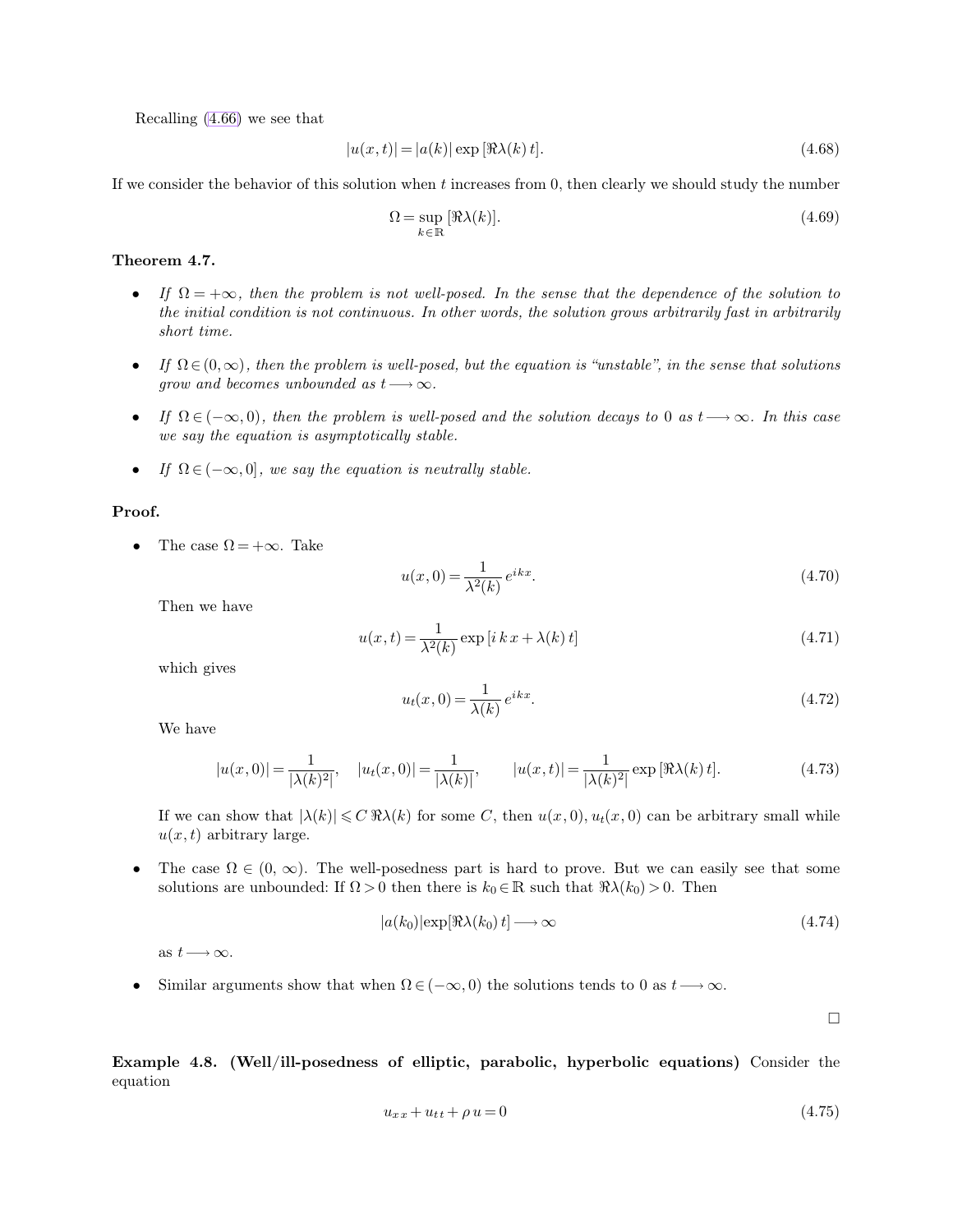where  $\rho$  is a constant. Then we obtain

$$
\lambda(k) = \pm \sqrt{k^2 - \rho}.\tag{4.76}
$$

We see that  $\Omega = +\infty$  no matter how large  $\rho$  is. Therefore the initial value problem is ill-posed.

If instead we consider the parabolic equation

$$
\rho u_{xx} + u_t = 0 \tag{4.77}
$$

then we have

$$
\lambda(k) = \rho k^2 \tag{4.78}
$$

which is ill-posed only when  $\rho > 0$ .

Finally we consider the hyperbolic equation

$$
u_{tt} - u_{xx} + \rho u = 0 \tag{4.79}
$$

which gives

$$
\lambda(k) = \pm i\sqrt{k^2 + \rho} \tag{4.80}
$$

We have  $\Re(\lambda)(k) = 0$  except for may be finite many k's. Thus  $\Omega < +\infty$  and the Cauchy problem is well-posed.

**Example 4.9.** Consider the equation

$$
u_{xx} + 2u_{xt} + u_{tt} = 0 \tag{4.81}
$$

which gives

$$
\lambda(k) = -i \, k \Longrightarrow \Omega = 0. \tag{4.82}
$$

So the problem is neutrally stable.

In fact this equation can be explicitly solved:

$$
u(x,t) = a e^{ik(x-t)} + b t e^{ik(x-t)}
$$
\n(4.83)

So we see that in the neutrally stable case the solution still may be unbounded.

**Example 4.10.** Consider the Telegrapher's equation

$$
u_{tt} - \gamma^2 u_{xx} + 2\,\mu u_t = 0.\tag{4.84}
$$

This gives

$$
\lambda(k) = -\mu \pm \sqrt{\mu^2 - \gamma^2 k^2}.
$$
\n(4.85)

Since  $\mu > 0$  we see that  $\lambda(k) \leq 0$ . But no matter what  $\mu$  is, we have  $\lambda(0) = 0$  so  $\Omega = 0$ . The equation is neutrally stable.

# **References.**

• Erich Zauderer, "Partial Differential Equations of Applied Mathematics", 2ed, §3.5, §4.7.

# **Exercises.**

**Exercise 4.5.** Analyze the well/ill-posedness of

$$
u_{xx} + u_{tt} + u_t = 0 \tag{4.86}
$$

using normal modes analysis.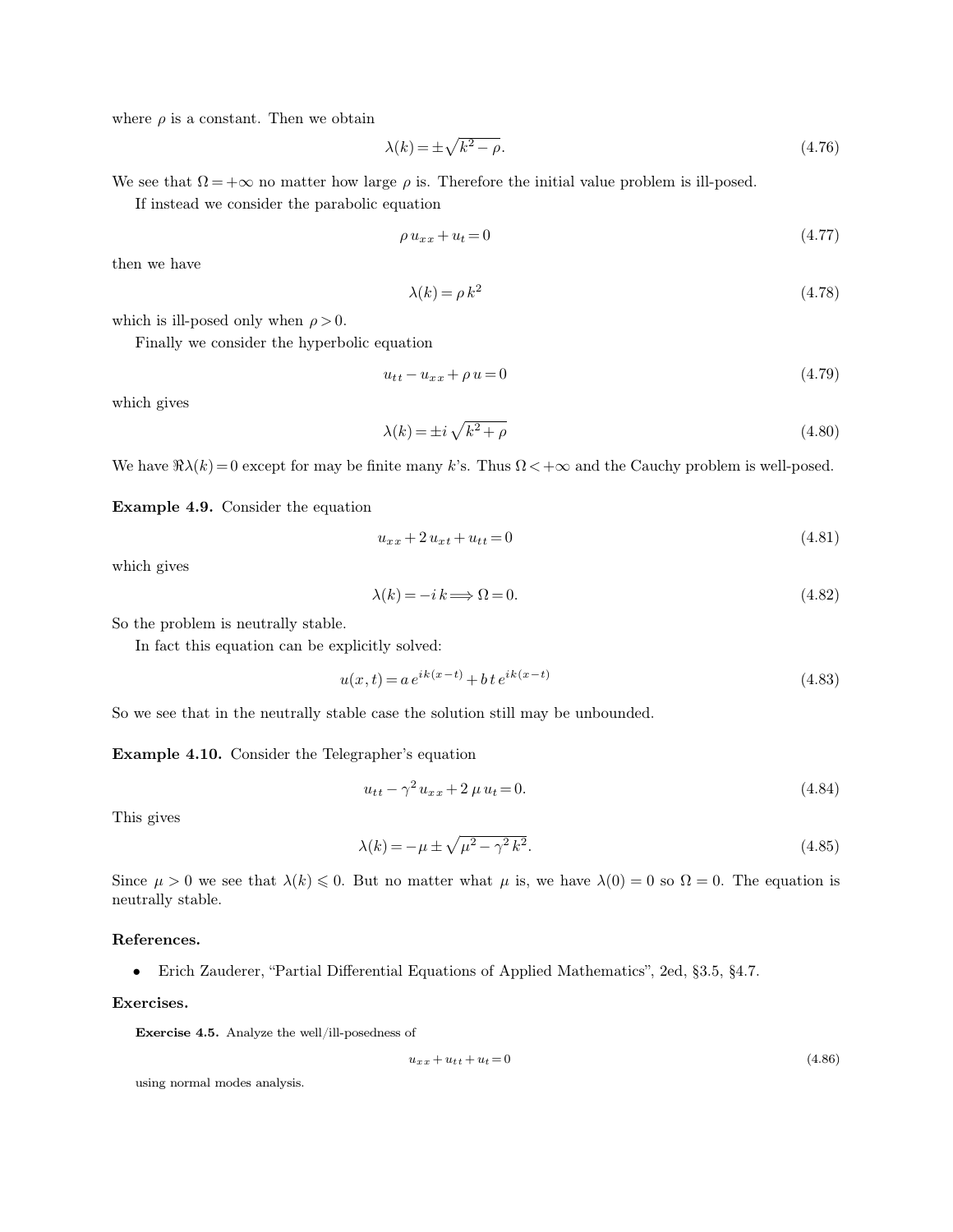## **4.2. Self-similar solutions.**

Consider a PDE involving two variables  $x, t$ . A self-similar solution would be of the form

$$
u(x,t) = \Phi(\xi) \tag{4.87}
$$

where  $\xi(x,t)$  usually is of the form  $x^a t^b$ .

# **4.2.1. Simple examples.**

In simple cases the form of  $\xi(x, t)$  can be guessed.

**Example 4.11. (Rarefaction wave)** We consider the scalar conservation law

$$
u_t + f(u)_x = 0 \t\t(4.88)
$$

and try to find self-similar solutions of the form

$$
u(x,t) = U(\xi), \qquad \xi = \frac{x}{t}.
$$
 (4.89)

Substituting this ansatz into the equation we have

$$
-\xi U' + f'(U) U' = 0 \implies f'(U) = \xi \implies U = r(\xi)
$$
\n(4.90)

where  $r$  is the inverse function of  $f'$ .

In other words

$$
u(x,t) = r\left(\frac{x}{t}\right). \tag{4.91}
$$

**Remark 4.12.** One can "guess" the form of the self-similar ansatz  $\xi = \frac{x}{t}$  $\frac{x}{t}$  through dimensional analysis. Consider the change of variables  $x = \lambda x'$ ,  $t = \mu t'$ . Let  $u'(x', t') = u(x, t)$ . Then

$$
u_t = \mu^{-1} u'_t, \qquad f(u)_x = \lambda^{-1} f(u)_x. \tag{4.92}
$$

We see that the equation does not change as long as  $\lambda = \mu$ . In this case the ratio  $x/t$  does not change. Therefore we should try using  $x/t$  as the new variable.

**Example 4.13. (Porous medium)** The porous medium equation reads

$$
u_t - \triangle(u^{\gamma}) = 0 \tag{4.93}
$$

with  $u \geq 0$  and  $\gamma > 1$ .

We look for a solution having the form

$$
u(x,t) = \frac{1}{t^{\alpha}} v\left(\frac{x}{t^{\beta}}\right).
$$
\n(4.94)

Substituting into the equation we obtain

$$
\alpha t^{-(\alpha+1)}v(y) + \beta t^{-(\alpha+1)}y \cdot Dv(y) + t^{-(\alpha\gamma+2\beta)}\triangle(v^{\gamma})(y) = 0.
$$
\n(4.95)

Since the idea of introducing the self-similar ansatz is to simplify the equation (by reducing the number of variables), we try to cancel the  $t$  terms, by setting

$$
\alpha + 1 = \alpha \gamma + 2 \beta. \tag{4.96}
$$

Then the equation reduces to

$$
\alpha v + \beta y \cdot Dv + \triangle(v^{\gamma}) = 0. \tag{4.97}
$$

This is still a PDE with  $n$  variables. To be able to solve it, we consider only the radial symmetric solution

$$
v(y) = w(|y|). \tag{4.98}
$$

Then the equation for  $w$  is

$$
\alpha w + \beta r w' + (w^{\gamma})'' + \frac{n-1}{r} (w^{\gamma})' = 0.
$$
\n(4.99)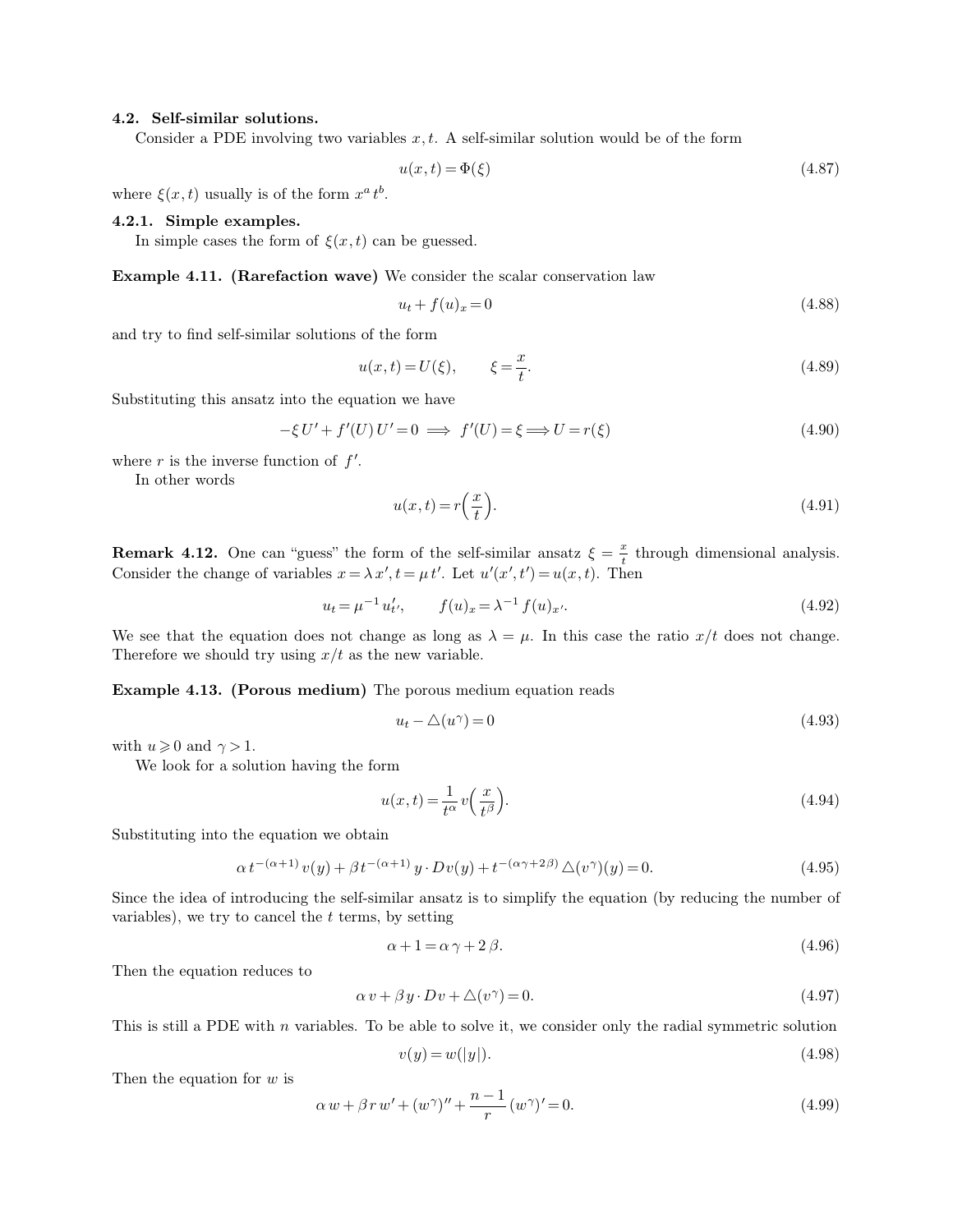Now if we further set

$$
\alpha = n\,\beta,\tag{4.100}
$$

we have (after multiplying the equation by  $r^{n-1}$ )

$$
(r^{n-1}(w^{\gamma})')' + \beta (r^n w)' = 0 \implies r^{n-1}(w^{\gamma})' + \beta r^n w = a.
$$
\n(4.101)

To settle a, we assume that w decays at infinity, that is  $w, w' \rightarrow 0$  as  $r \rightarrow \infty$ . This leads to  $a = 0$ . Therefore

$$
(w^{\gamma})' = -\beta r w. \tag{4.102}
$$

This gives

$$
-\beta r w = \gamma w^{\gamma - 1} w' \implies -\beta r = \gamma w^{\gamma - 2} w' \implies (w^{\gamma - 1})' = -\frac{\gamma - 1}{\gamma} \beta r.
$$
\n(4.103)

consequently

$$
w^{\gamma - 1} = b - \frac{\gamma - 1}{2\gamma} \beta r^2 \tag{4.104}
$$

which is

$$
w = \max\left\{ \left( b - \frac{\gamma - 1}{\gamma} \beta r^2 \right)^{\frac{1}{\gamma - 1}}, 0 \right\}.
$$
\n(4.105)

Finally, returning to the original variables, we have the *Barenblatt solution*

$$
u(x,t) = \left\{ \frac{1}{t^{\alpha}} \left( b - \frac{\gamma - 1}{2\gamma} \beta \frac{|x|^2}{t^{2\beta}} \right)^{\frac{1}{\gamma - 1}}, 0 \right\}.
$$
 (4.106)

#### **4.2.2. Dimension analysis.**

For more complicated problems, dimension analysis can be used to obtain the correct form of selfsimilarity.

The rationale behind dimension analysis is the understanding that physics should be invariant under a change of the units of measurement. For example, consider a simple pendulum of length l. We would like to know its period  $\theta$ . Write

$$
\theta = u(l, m, g) \tag{4.107}
$$

where l is the length of the pendulum, m is the mass of the bob, and g is the gravity acceleration. Now if we decrease the unit of length by a factor  $L$ , the unit of mass by a factor  $M$  and the unit of time by a factor T, then we should have

$$
T\theta = u\left(Ll, Mm, \frac{L}{T^2}g\right) \tag{4.108}
$$

This means

$$
u(l, m, g) = T^{-1} u\left(Ll, Mm, \frac{L}{T^2} g\right)
$$
\n(4.109)

for all L, M, T. Taking  $L = T = 1$  shows that u is independent of m, so we have

$$
u(l,g) = T^{-1}u\left(Ll, \frac{L}{T^2}g\right).
$$
\n
$$
(4.110)
$$

Now taking  $T = 1$ , we see that  $u = \Phi(\xi)$  where  $\xi = \frac{l}{\xi}$  $\frac{i}{g}$ . This gives

$$
\Phi(\xi) = T^{-1} \Phi(T^2 \xi). \tag{4.111}
$$

To find  $\Phi$  we take  $\frac{d}{dT}$ :

$$
0 = -\frac{1}{T^2} \Phi(T^2 \xi) + 2 \Phi'(T^2 \xi). \tag{4.112}
$$

Now set  $T = 1$ :

$$
2\Phi' = \Phi \Longrightarrow \Phi = c\sqrt{\xi}.
$$
\n(4.113)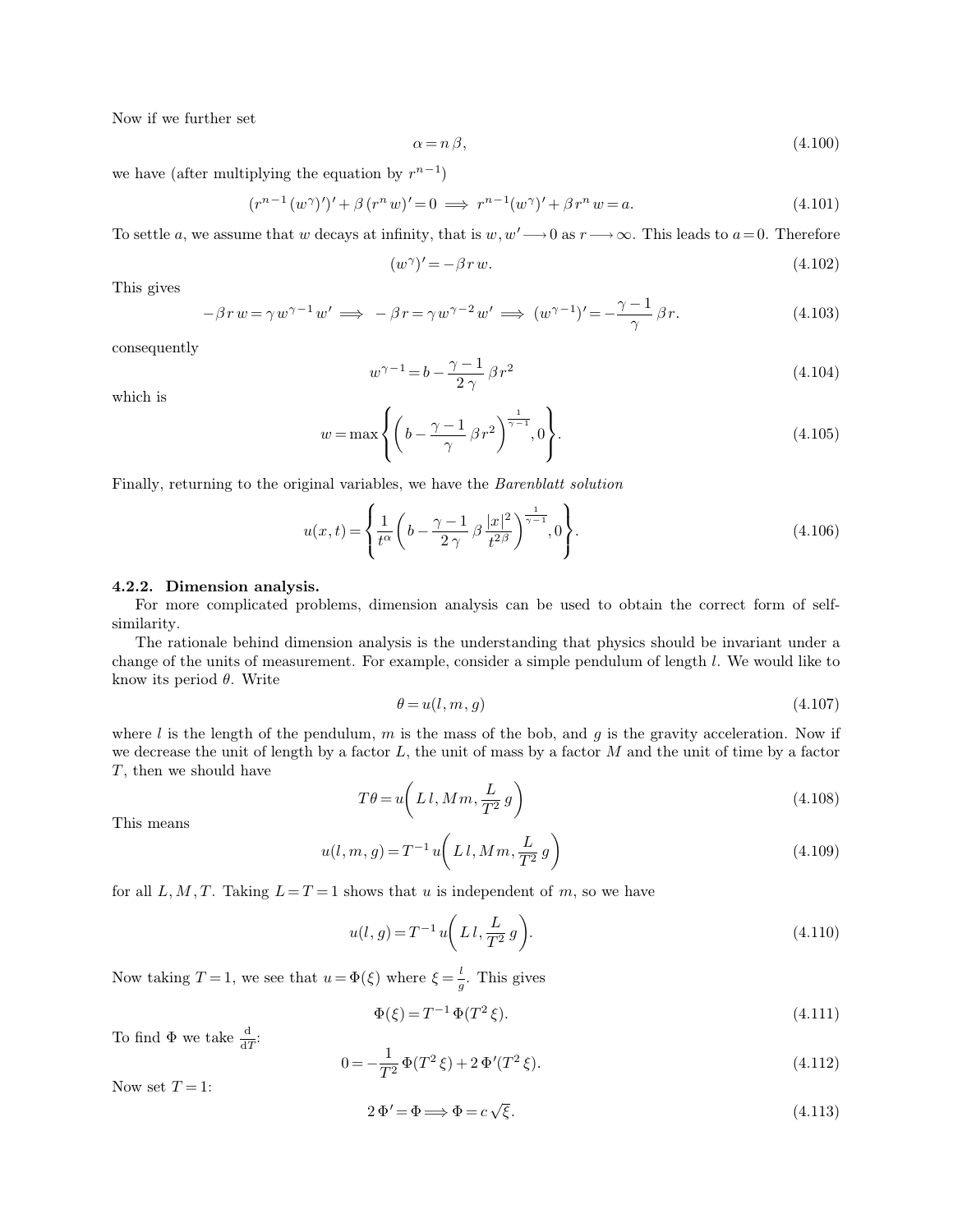Thus finally we have

<span id="page-11-1"></span><span id="page-11-0"></span>
$$
\theta = c\sqrt{l/g}.\tag{4.114}
$$

The value c can be determined from experiments.

**Example 4.14. (Ground-water mound)** Suppose that in a porous stratum over an underlying horizontal impermeable bed, water of a finite volume  $V$  is supplied instantaneously through a well of very small radius (for the sake of modelling, say the radius is 0) at time  $t=0$ . Then the water will form a mound whose height is decreasing with time. Our task is to figure out the shape of this mound.

Let k, m be the permeability and porosity (the relative volume of the pores), and let  $\rho$  be the water density,  $\mu$  the dynamic viscosity,  $g$  the gravity accleration.

We further introduce the parameters

$$
\kappa = \frac{k \rho g}{2m \mu}, \qquad Q = \frac{V}{2\pi m}.
$$
\n(4.115)

Since the well has zero radius, we can assume the solution only depends on the radius  $r$  and the time  $t$ , that is the shape of the mound is given by

$$
h = h(r, t). \tag{4.116}
$$

It turns out that, if we consider the function  $u = \rho gh(r, t)$ , then it satisfies the Boussinesq equation

$$
u_t = a \frac{1}{r} (r (u^2)_r)_r,
$$
\n(4.117)

where the factor

$$
a = \frac{k}{2m\,\mu} = \frac{\kappa}{\rho\,g}.\tag{4.118}
$$

The initial conditions and boundary conditions are

$$
u(r,0) = 0 \t r \neq 0; \t 2 \pi m \int_0^\infty r u(r,0) dr = \rho g V; \t (4.119)
$$

$$
u(\infty, t) = 0.\t\t(4.120)
$$

Our task now is to find the self-similar solution.

To do this, we first need to figure out what the self-similarity looks like. Applying dimensional analysis we find two dimensionless variables:

$$
\Pi = \frac{u(at)^{1/2}}{(\rho g Q)^{1/2}} = \frac{h(\kappa t)^{1/2}}{Q^{1/2}}; \qquad \Pi_1 = \frac{r}{(\rho g Q a t)^{1/4}} = \frac{r}{(Q \kappa t)^{1/4}} \tag{4.121}
$$

where recall that

$$
Q = \frac{V}{2\pi m}, \qquad \kappa = a\rho g. \tag{4.122}
$$

This gives

$$
u = \rho \, g \, h = \frac{\rho \, g \, Q^{1/2}}{(\kappa \, t)^{1/2}} \, \Phi(\xi), \qquad \xi = \Pi_1 = \frac{r}{(Q \, \kappa \, t)^{1/4}}.
$$
\n(4.123)

Substituting into  $(4.117)$  we obtain the equation for  $\Phi$  as

$$
\frac{d^2(\Phi^2)}{d\xi^2} + \frac{1}{\xi} \frac{d(\Phi^2)}{d\xi} + \frac{\xi}{4} \frac{d\Phi}{d\xi} + \frac{\Phi}{2} = 0.
$$
\n(4.124)

To solve it, notice that if we multiply the equation by  $\xi$ , we get

$$
\xi \frac{d^2(\Phi^2)}{d\xi^2} + \frac{d(\Phi^2)}{d\xi} + \frac{\xi^2}{4} \frac{d\Phi}{d\xi} + \frac{\xi}{2} \Phi = 0
$$
\n(4.125)

which can be written as

$$
\frac{\mathrm{d}}{\mathrm{d}\xi} \bigg[ \xi \frac{\mathrm{d}(\Phi^2)}{\mathrm{d}\xi} + \frac{\xi^2}{4} \Phi \bigg] = 0. \tag{4.126}
$$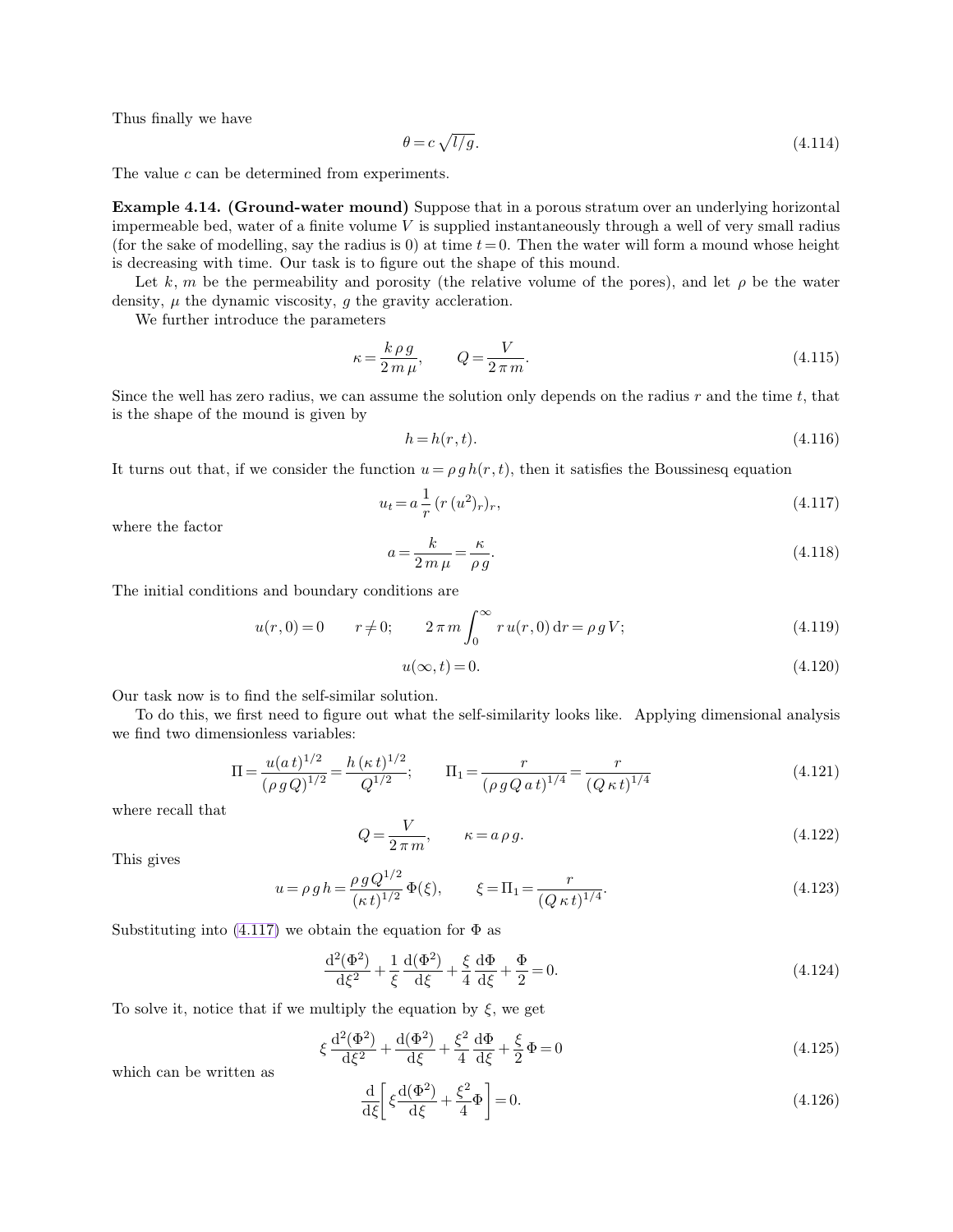Integrating, we have

$$
\xi \frac{d(\Phi^2)}{d\xi} + \frac{\xi^2}{4} \Phi = C_1 \tag{4.127}
$$

If we assume that  $\Phi$  as well as its derivatives all tend to 0 as  $r \rightarrow \infty$  with t fixed (which becomes  $\xi \rightarrow \infty$ ) then clearly  $C_1 = 0$ . The equation simplifies to (assuming  $\Phi \neq 0$ )

$$
\Phi' + \frac{\xi}{8} = 0 \Longrightarrow \Phi = (\xi_f^2 - \xi^2)/16 \tag{4.128}
$$

for some constant  $\xi_f$ . Similar to the previous example, we impose the decay condition by "glueing" this  $\Phi$ with the trivial solution  $\Phi = 0$ :

$$
\Phi = \begin{cases}\n(\xi_f^2 - \xi^2)/16 & \xi \le \xi_f \\
0 & \xi \ge \xi_f\n\end{cases}
$$
\n(4.129)

Here the constant  $\xi_f$  can be determined using the initial condition [\(4.119\)](#page-11-1):

$$
V = 2\pi m \int_0^\infty r h(r, t) dr = \frac{Q^{1/2} \left[ Q^{1/2} (\kappa t)^{1/2} \right] 2\pi m}{(\kappa t)^{1/2}} \int_0^{\xi_f} \xi \Phi(\xi) d\xi = V \int_0^{\xi_f} \xi \Phi(\xi) d\xi.
$$
 (4.130)

This leads to

$$
1 = \frac{\xi_f^4}{64} \Longrightarrow \xi_f = \sqrt{8}.\tag{4.131}
$$

Summarizing, the solution is

$$
\Phi = \begin{cases}\n(8 - \xi^2)/16 & \xi \leq \sqrt{8} \\
0 & \xi \geq \sqrt{8}\n\end{cases}.\n\tag{4.132}
$$

and the shape of the mound is given by

$$
h(r,t) = \max\left\{0, \frac{Q^{1/2}}{(\kappa t)^{1/2}} \left[8 - \frac{r^2}{(Q \kappa t)^{1/2}}\right]\right\}.
$$
\n(4.133)

**References.**

- G. I. Barenblatt, "Scaling, self-similarity, and intermediate asymptotics", Cambridge University Press, 1996. §0.1 - §0.4.
- L. C. Evans, "Partial Differential Equations", 1ed, 1998, §4.2.

#### **Exercises.**

**Exercise 4.6. (Dimension function is always power law)** The following justifies the restriction to functions of the form  $L^{\alpha} M^{\beta} T^{\gamma}$  when doing dimensional analysis.

Consider a physical relation

$$
a = \phi(L, M, T) \tag{4.134}
$$

where  $L, M, T$  stands for length, mass, time measured using some original units. Now let  $L_1, M_1, T_1$  and  $L_2, M_2, T_2$  be the numerical values of length, mass, time under two different sets of units. The numercal values of  $a$  are  $a_1, a_2$  respectively. So we have

$$
a_1 = a \frac{\phi(L_1, M_1, T_1)}{\phi(L, M, T)}, \qquad a_2 = a \frac{\phi(L_2, M_2, T_2)}{\phi(L, M, T)}.
$$
\n(4.135)

If we assume that there is no preferred units, then we have

$$
\frac{a_2}{a_1} = \phi(L_2/L_1, M_2/M_1, T_2/T_1). \tag{4.136}
$$

Combining the above we reach

$$
\frac{\phi(L_2, M_2, T_2)}{\phi(L_1, M_1, T_1)} = \phi(L_2/L_1, M_2/M_1, T_2/T_1)
$$
\n(4.137)

for all  $L_1, M_1, T_1$  and  $L_2, M_2, T_2$ . Prove that  $\phi$  must take the form

$$
\phi(L, M, T) = L^{\alpha} M^{\beta} T^{\gamma} \tag{4.138}
$$

for some constants  $\alpha$ ,  $\beta$ ,  $\gamma$ .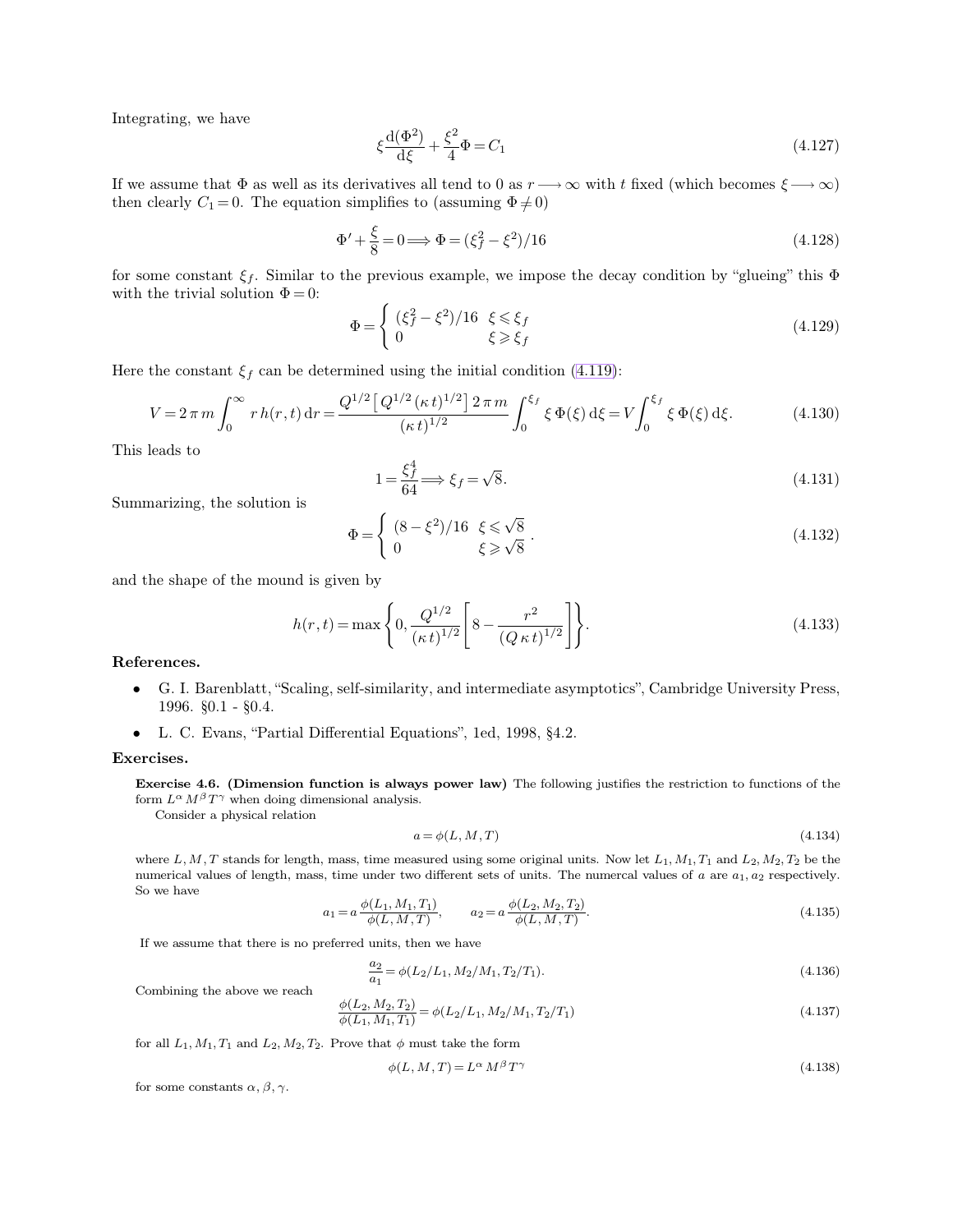# **4.3. Traveling waves.**

**Example 4.15. (Solitons)** Consider the KdV equation

<span id="page-13-0"></span>
$$
u_t + 6 u u_x + u_{xxx} = 0. \t\t(4.139)
$$

We look for solutions of the form

$$
u(x,t) = v(x - \sigma t). \tag{4.140}
$$

Substituting into the equation we have

$$
-\sigma v' + 6 v v' + v''' = 0. \tag{4.141}
$$

Integrating once

$$
-\sigma v + 3v^2 + v'' = a.\tag{4.142}
$$

To integrate further, we multiply the equation by  $v'$ 

$$
-\sigma v v' + 3 v^2 v' + v' v'' = 0 \implies \frac{(v')^2}{2} = -v^3 + \frac{\sigma}{2} v^2 + a v + b. \tag{4.143}
$$

We try to find solutions which decay to 0, this leads to  $a = b = 0$ . And the equation becomes

$$
v' = \pm v \left(\sigma - 2v\right)^{1/2}.\tag{4.144}
$$

Note that, if we let  $s \rightarrow -s$ , then v' changes sign but the RHS does not. Therefore once we solve the equation for one sign, setting  $s \rightarrow -s$  would give us the solution to the equation with the opposite sign.

We take the minus sign. Let  $v = \frac{\sigma}{2}$  $\frac{\sigma}{2}w^2$ . Then the equation for w is

$$
w' = -\frac{\sqrt{\sigma}}{2} w (1 - w^2)^{1/2}.
$$
\n(4.145)

Now inspired by  $(1 - w^2)^{1/2}$  and keeping in mind that we need w decay at infinity, we set

$$
w = \operatorname{sech} \theta = \frac{2}{e^{\theta} + e^{-\theta}}, \qquad \theta > 0.
$$
\n(4.146)

We have

$$
w' = -\frac{2(e^{\theta} - e^{-\theta})}{(e^{\theta} + e^{-\theta})^2} \theta', (1 - w^2)^{1/2} = \frac{e^{\theta} - e^{-\theta}}{e^{\theta} + e^{-\theta}}.
$$
\n(4.147)

Substituting into the equation we obtain

$$
\theta' = \frac{\sqrt{\sigma}}{2} \implies \theta(s) = \frac{\sqrt{\sigma}}{2} (s - c) \tag{4.148}
$$

where  $c$  is a constant.

Putting everything together we have

$$
u(x,t) = \frac{\sigma}{2}\operatorname{sech}^2\left(\frac{\sqrt{\sigma}}{2}(x-\sigma t-c)\right).
$$
 (4.149)

Note that there is no restriction on  $\sigma$ . In other words, there exists traveling wave solutions for each speed  $\sigma$ .

**Example 4.16.** Consider the viscous conservation law

$$
u_t + f(u)x - a u_{xx} = 0 \qquad \text{in } \mathbb{R} \times (0, \infty)
$$
 (4.150)

where  $a > 0$  and f is uniformly convex that is  $f'' > \delta_0 > 0$  for some constant  $\delta_0$ .

We look for travelling wave solutions. Set  $u = v(x - \sigma t)$ , the equation becomes

$$
-\sigma v' + F(v)' - av'' = 0.
$$
\n(4.151)

Integrating, we have

$$
-\sigma v + F(v) - av' = -b. \tag{4.152}
$$

This gives

$$
\frac{dv}{ds} = \frac{F(v) - \sigma v + b}{a} \implies \frac{ds}{dv} = \frac{a}{F(v) - \sigma v + b}.
$$
\n(4.153)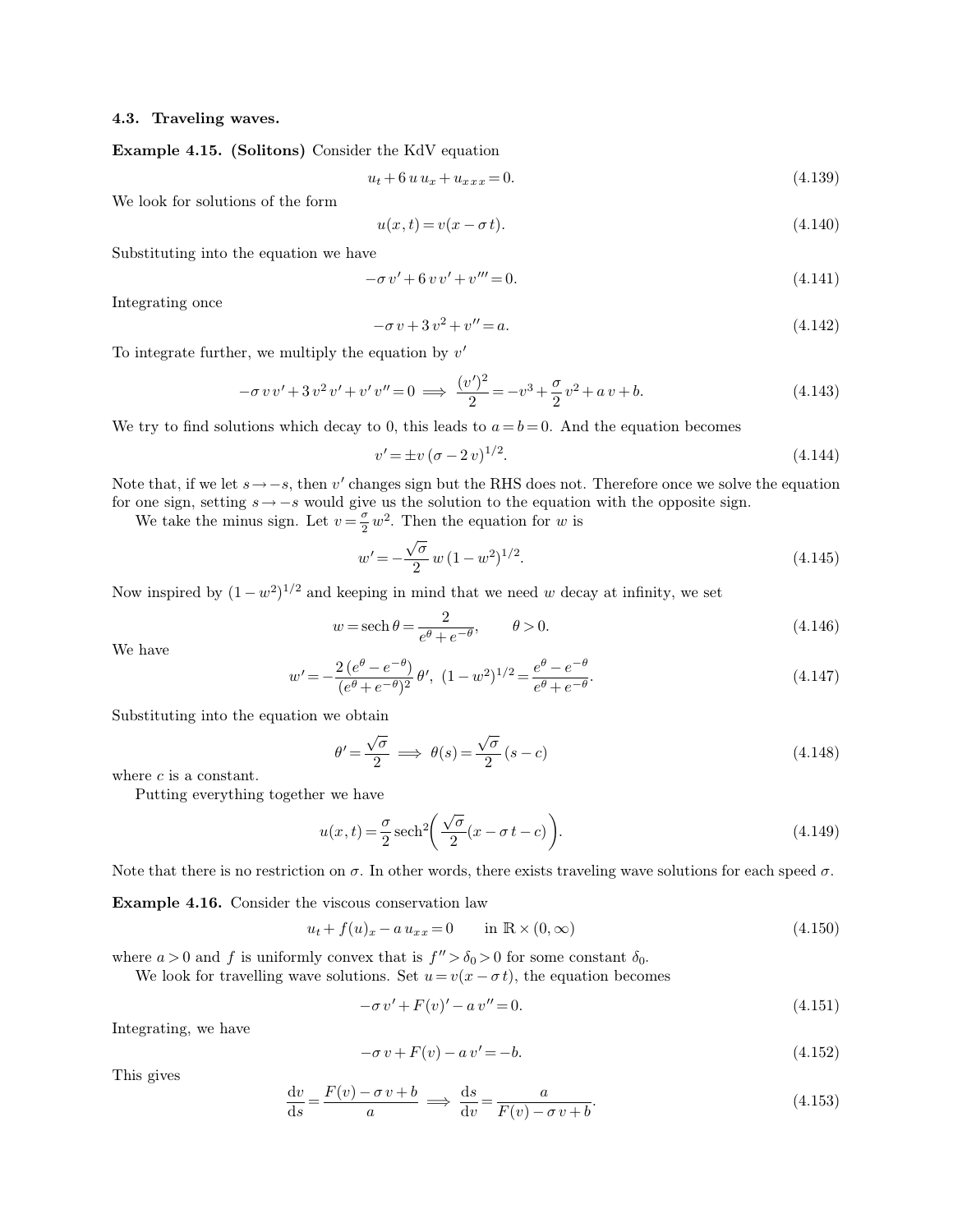Therefore  $v$  is defined implicitly by the formula

<span id="page-14-0"></span>
$$
s = \int_{c}^{v(s)} \frac{a}{F(z) - \sigma z + b} dz \qquad (s \in \mathbb{R}),
$$
\n(4.154)

where b and c are constants.

It turns out that we can find a traveling wave satisfying

$$
\lim_{s \to -\infty} v(s) = u_l, \qquad \lim_{s \to \infty} v(s) = u_r \tag{4.155}
$$

for  $u_l > u_r$ , if and only if

$$
\sigma = \frac{F(u_l) - F(u_r)}{u_l - u_r}.
$$
\n(4.156)

• "Only if". Let  $s \to \pm \infty$ , naturally we require  $v' \to 0$ . thus

$$
-\sigma u_l + F(u_l) = -b, \qquad -\sigma u_r + F(u_r) = -b. \tag{4.157}
$$

The conclusion then follows.

• "If". Let  $\sigma = \frac{F(u_l) - F(u_r)}{u_l - u_r}$  $\lim_{u_l \to u_r} \text{ for some } u_l > u_r.$  We try to show  $\lim_{s \to -\infty} v(s) = u_l, \lim_{s \to \infty} v(s) = u_r.$  First observe that for this  $\sigma$ , we have

$$
F(u_l) - \sigma u_l = F(u_r) - \sigma u_r. \tag{4.158}
$$

Setting this value to be  $-b$ , we have

$$
F(u_l) - \sigma u_l + b = F(u_r) - \sigma u_r + b = 0.
$$
\n(4.159)

Next recall that F is uniformly convex, which means  $F(z) - \sigma z + b$  can have at most two distinct roots. Therefore  $u_l$  and  $u_r$  are the only ones.

Again due to the uniform convexity of F, it must be that  $F > 0$  for  $v < u_r$  and  $v > u_l$ ,  $F < 0$  for  $v \in (u_r, u_l)$ . We also have

$$
[F(z) - \sigma z + b]' = F'(z) - \sigma \tag{4.160}
$$

which is positive at  $u_l$  and negative at  $u_r$ .

Putting these together, we have

$$
\int_{c}^{u_{l}} \frac{a}{F(z) - \sigma z + b} dz = -\infty, \qquad \int_{c}^{u_{r}} \frac{a}{F(z) - \sigma z + b} dz = \infty
$$
\n(4.161)

which means exactly

$$
\lim_{s \to -\infty} v(s) = u_l, \qquad \lim_{s \to \infty} v(s) = u_r \tag{4.162}
$$

Finally we study the limiting behavior of  $a \rightarrow 0$ . We will show that

If we denote the above traveling wave solution of [\(4.150\)](#page-13-0)  $u^a$ , with  $u^a(0,0) = \frac{u_1 + u_r}{2}$ , then as  $a \searrow 0$ ,  $u^a$  converges to the shock solution.

To see this, first note that,  $v^a(s)$  cannot "cross"  $u_l$  or  $u_r$ . In other words, either  $v^a(s) \geq u_l$ , or  $v^a(s) \leq u_r$ , or  $v^a(s) \in [u_r, u_l]$ . To see this, assume the contrary. Wlog assume  $v^a$  has values above and below  $u_l$ . Then as  $v^a \to u_l$  as  $s \to -\infty$ , there is  $s_0$  such that  $v^a$  reaches maximum  $v^a_{\text{max}} > u_l$ . At this point, we have  $(v^a)' = 0$ and therefore  $v_{\rm max}$  solves

$$
-\sigma z + F(z) = -b.\tag{4.163}
$$

But as  $-\sigma z + F(z)$  is uniformly convex (thus strictly convex), there can be at most two solutions. As  $u_l$  and  $u_r$  already solve it, we obtain contradiction.<sup>4.3</sup>

[<sup>4.3.</sup>](#page-14-0) From this it is clearly see that in the condition  $u^a(0,0) = \frac{u_1 + u_r}{2}$ , the RHS can be replaced by any value in  $(u_r, u_l)$ , as the purpose is just to restrict all  $v$  in  $[u_l, u_r]$ .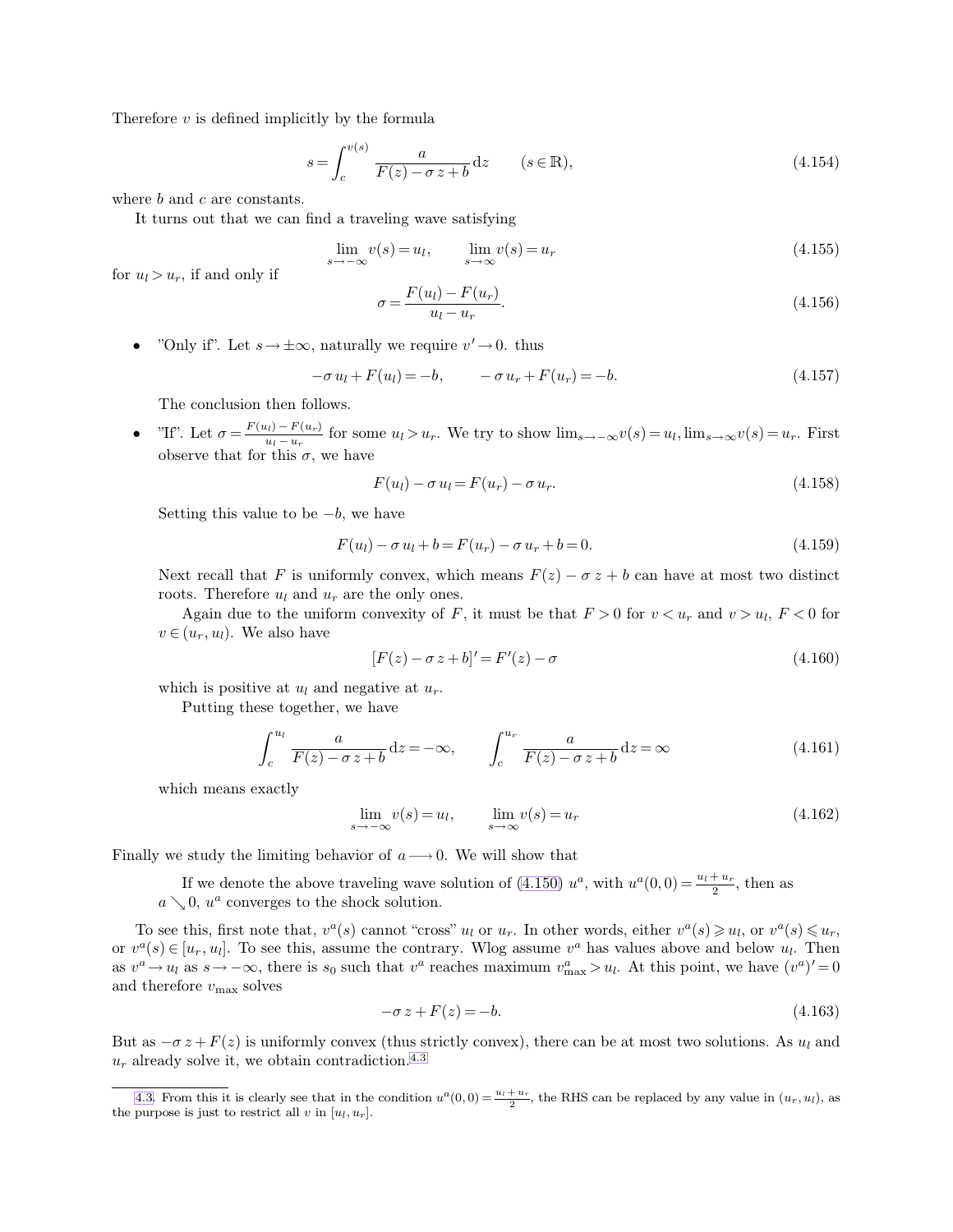Next we show that, in fact for all s finite,  $v(s) \in (u_r, u_l)$ . To see this, study the formula

$$
s = \int_{c}^{v(s)} \frac{\varepsilon}{F(z) - \sigma z + b} dz.
$$
\n(4.164)

As F is strictly convex, the behavior of the denominator close to  $u_l$  and  $u_r$  is like  $(z - z_0)^{-1}$ . And thus if  $v(s) = u_l$  or  $u_r$ , necessarily  $s = \pm \infty$ .

Finally, fix any  $s \neq 0$  finite, we have

$$
\frac{s}{a} = \int_{c}^{v(s)} \frac{1}{F(z) - \sigma z + b} \, \mathrm{d}z. \tag{4.165}
$$

When  $a \searrow 0$ , the LHS  $\rightarrow \mp \infty$ , consequently  $v(s) \rightarrow u_l$  or  $u_r$  at every s. Thus we see that as  $a \searrow 0$ ,  $v^a$  converges to  $v = \begin{cases} u_l & s < 0 \\ u_l & s > 0 \end{cases}$  $u_t$ ,  $s > 0$  at every  $s \neq 0$ .

**Example 4.17. (A bistable equation)** Consider the reaction-diffusion equation

$$
u_t - u_{xx} = f(u) \tag{4.166}
$$

with  $f$  having a "cubic-like" shape



We further assume that

$$
\int_0^1 f(z) dz > 0.
$$
\n(4.167)

If we omit the  $u_{xx}$  term, then we see that 0 and 1 are stable fixed points, while a is unstable. Thus we try to find a traveling wave solution satisfying  $u(-\infty) = 0, u(+\infty) = 1$ .

Setting  $u(x, t) = v(x - \sigma t)$ , the equation becomes

$$
-\sigma v' - v'' = f(v) \tag{4.168}
$$

Our task is to show that one can find  $\sigma$  such that the desired solution exists. Thus this is a nonlinear "eigenvalue" problem.

Now let  $w = v'$ , we have the following ODE system

$$
v' = w,\tag{4.169}
$$

$$
w' = -\sigma w - f(v). \tag{4.170}
$$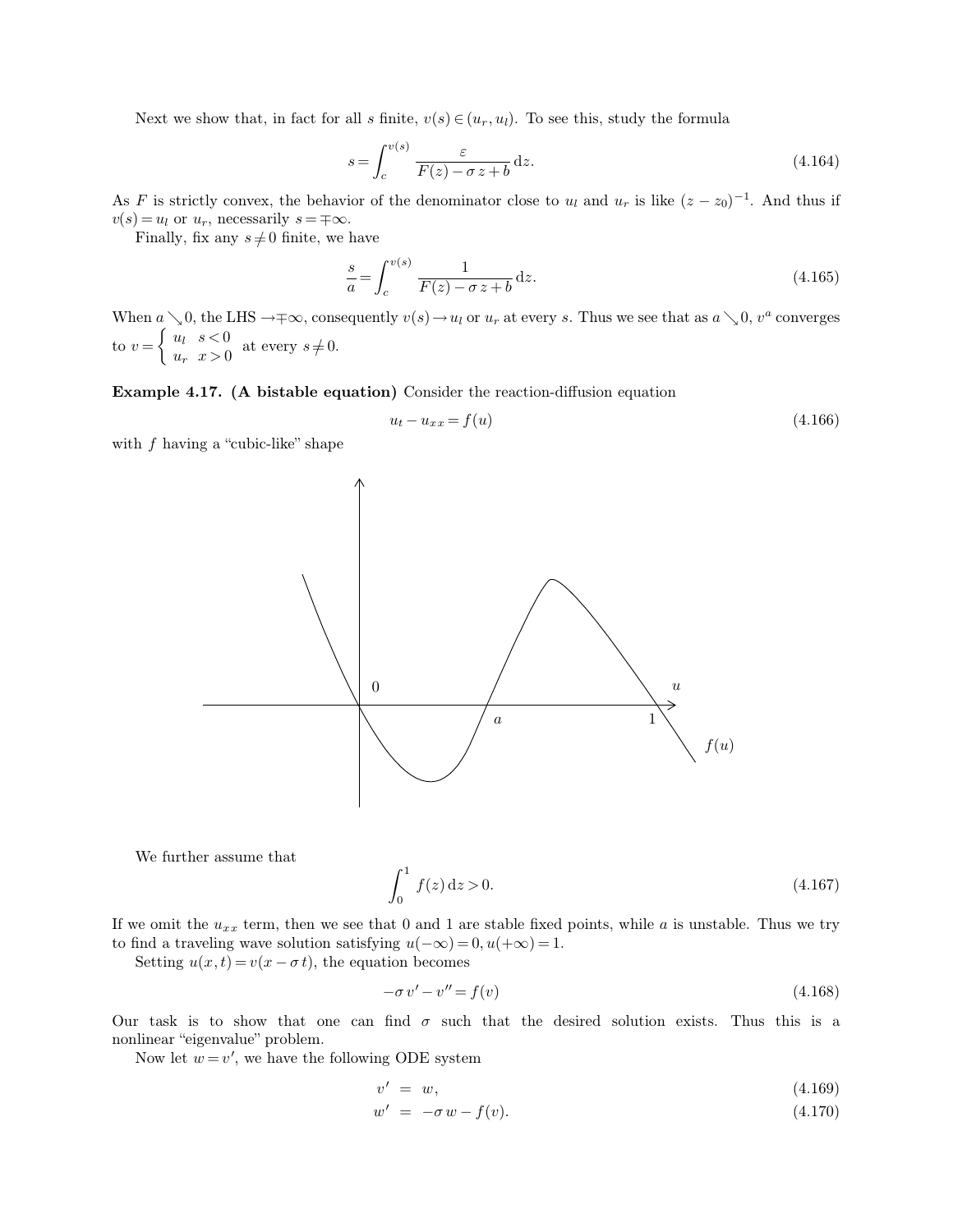This system has three fixed points:  $(0,0), (a, 0), (1, 0)$ . Linearize at any fixed point we have

$$
v' = w \tag{4.171}
$$

$$
w' = -f'v - \sigma w \tag{4.172}
$$

whose eigenvalue equation is

$$
\lambda^2 + \sigma \lambda + f' = 0. \tag{4.173}
$$

with eigenvectors

$$
w = \lambda v. \tag{4.174}
$$

Now at 0 and 1, we have  $f' < 0$  which means we have one positive eigenvalue and one negative eigenvalue with corresponding eigenvectors as follows:



On the other hand, at  $(a, 0)$  we have two cases:

i.  $\sigma > 0$ . In this case both eigenvalues are positive.

ii.  $\sigma$  < 0. In this case both eigenvalues are negative.

The two cases are illustrated as follows:



From this analysis we know that there is one trajectory starting from  $(0,0)$  into the first quadrant. Now the task is to show the existence of  $\sigma$  such that this trajectory ends at  $(1, 0)$ .

Notice that if we set

$$
E(v, w) := \frac{w^2}{2} + \int_0^v f(z) dz.
$$
\n(4.175)

then

$$
\frac{\mathrm{d}}{\mathrm{d}t}E = -\sigma w^2 \begin{cases} \leq 0 & \sigma > 0 \\ \geq 0 & \sigma < 0 \end{cases} . \tag{4.176}
$$

Drawing the levelsets of  $E(v, w)$ , we see that if  $\sigma > 0$ , then the solution  $(v(t), w(t))$  is contained inside the levelset  $E(v, w) = 0$  and is not possible to reach  $(1, 0)$ .

Now we consider the case  $\sigma < 0$ . In this case we have

$$
\frac{\mathrm{d}}{\mathrm{d}t}E \geqslant 0\tag{4.177}
$$

with "=" only when  $w = 0$  or  $\sigma = 0$ .

Now recall the equation for  $v$  which is

$$
v' = w.\tag{4.178}
$$